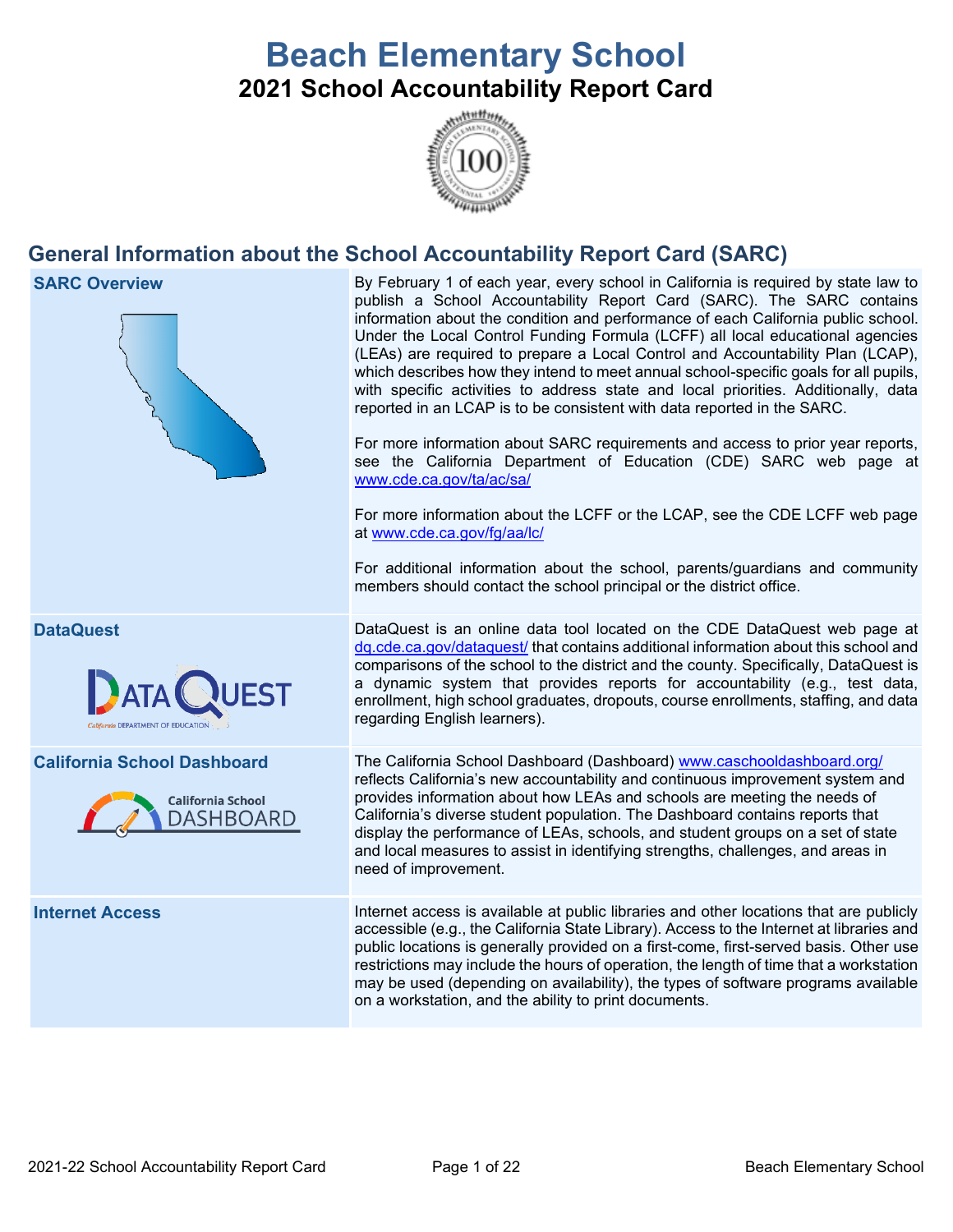# **2021-22 School Contact Information**

| <b>School Name</b>                                 | <b>Beach Elementary School</b>      |  |
|----------------------------------------------------|-------------------------------------|--|
| <b>Street</b>                                      | 100 Lake Ave                        |  |
| City, State, Zip                                   | Piedmont, CA 94611                  |  |
| <b>Phone Number</b>                                | 510.594.2666                        |  |
| <b>Principal</b>                                   | <b>Michael Corritone</b>            |  |
| <b>Email Address</b>                               | mcorritone@piedmont.k12.ca.us       |  |
| <b>School Website</b>                              | http://www.piedmont.k12.ca.us/beach |  |
| County-District-School (CDS) Code 01 61275 6002281 |                                     |  |

| 2021-22 District Contact Information |                                              |  |  |
|--------------------------------------|----------------------------------------------|--|--|
| <b>District Name</b>                 | <b>Piedmont City Unified School District</b> |  |  |
| <b>Phone Number</b>                  | $(510) 594 - 2600$                           |  |  |
| Superintendent                       | <b>Randall Booker</b>                        |  |  |
| <b>Email Address</b>                 | rbooker@piedmont.k12.ca.us                   |  |  |
| <b>District Website Address</b>      | http://www.piedmont.k12.ca.us/               |  |  |

#### **2021-22 School Overview**

Beach School first opened its doors to students in 1912 in Piedmont, a city of about 11,000 residents, nestled in the hills above the San Francisco Bay Area. The school is one of three elementary schools in Piedmont and serves around 275 students. The school is a community of thoughtful learners, experienced educators and supportive parents. Our school provides an engaging and well-rounded environment, and nurtures a variety of learning styles and interests. The educational programs at the school are tailored to be both relevant and challenging. Beach School is proud of its comprehensive supplemental instruction, including both vocal and instrumental music, computer science, art, library, and a full physical education program.

#### We believe…

Warmth Opens Minds – Warmth is creating an environment where students, teachers and parents feel welcome, invited and included. People who are available for learning are people who are happy to be where they are. When students are comfortable, their minds are open to new opportunities and new ideas.

Support Students to Help Them Find Their Strength – Starting points and learning rates vary between students and within a single student. We see these differences and seek to support them "where they are" through carefully designed instruction. We want to develop intrinsic motivation where learning can be student-driven but teacher-directed.

Engaged Parents mean Engaged Students – We strive to keep parents informed of class curricula and school happenings through many media: weekly school and classroom newsletters, regular packages of student finished work for review, recommended activities to deepen learning at home, parent volunteer opportunities in the classroom and school. Parents who tend to their children's education produce engaged learners.

School – Teacher – Parent Partnership – Parent conferences in the beginning of the year seek to align the school's, teacher's and parent's interests in developing the student to be the best she can be. Open communication about progress or concerns is a hallmark of cooperation and will take the form of emails, semi-annual conferences and ad hoc meetings.

Understand then Understood – Listen carefully. Whether it's between a teacher and a student, between students or even between teachers, we believe it's critical to listen first before trying to be understood.

Higher Order Thinking Skills – Success is not simply students who remember, understand or even apply what they have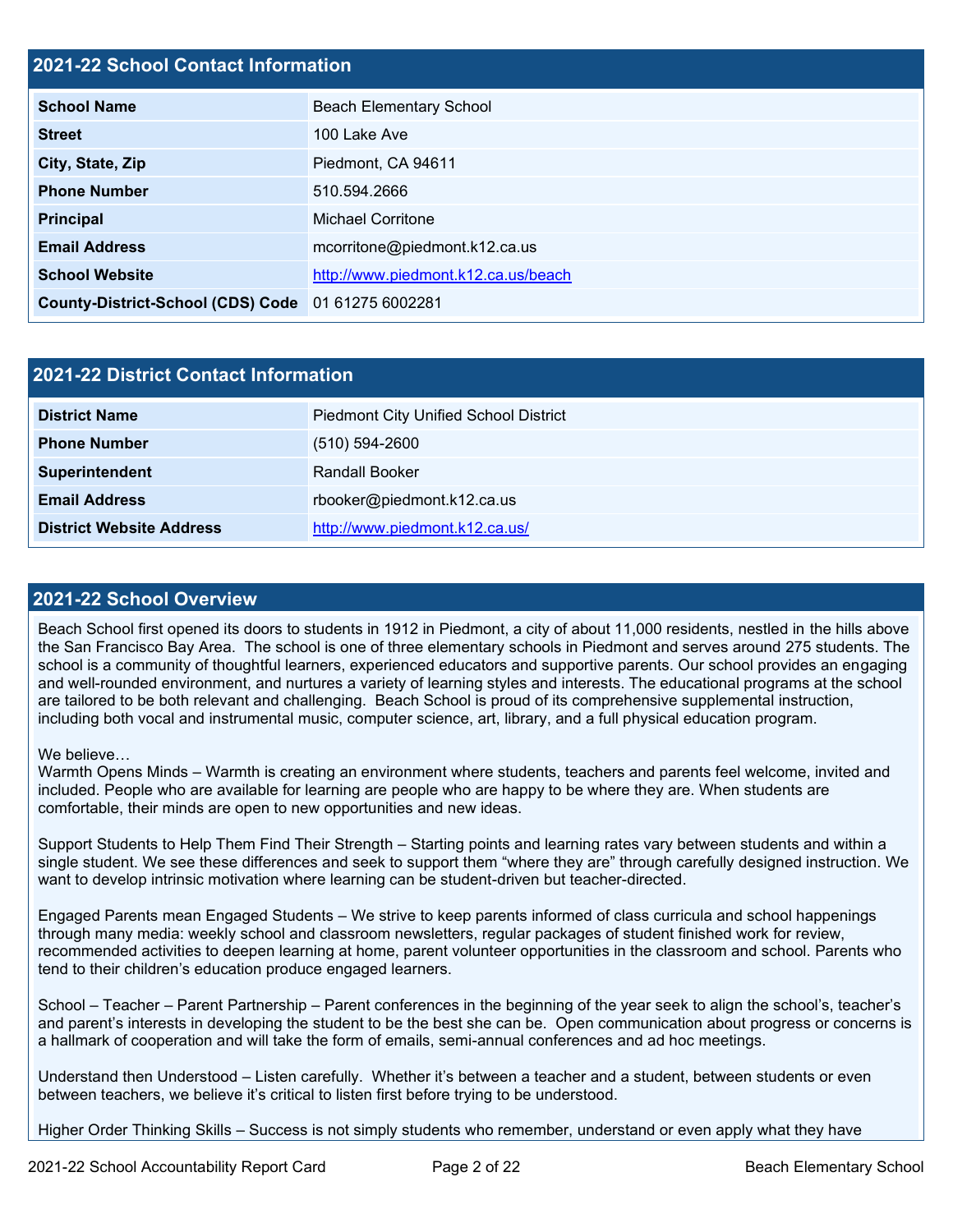#### **2021-22 School Overview**

learned. Our goal is mastery where they can analyze, evaluate and create using their newly minted skills.

Social/Emotional Curriculum – Be the One. Based on One by Kathryn Otoshi, we encourage every child to be active in fostering a culture of tolerance, inclusion and support of each other. By the end of each year, you will be able to peruse in the school hallway hundreds of moments teachers have "caught" students helping a peer.

Whole Child – While cognitive skill development are the bulk of a student's work at Beach, the most memorable part of Beach Student's career can often be their participation in Beach Revue, the Winter Concert, PE on the black top, a sports team, or the science fair.

# **About this School**

| 2020-21 Student Enrollment by Grade Level |                           |  |  |  |
|-------------------------------------------|---------------------------|--|--|--|
| <b>Grade Level</b>                        | <b>Number of Students</b> |  |  |  |
| Kindergarten                              | 43                        |  |  |  |
| Grade 1                                   | 32                        |  |  |  |
| Grade 2                                   | 52                        |  |  |  |
| Grade 3                                   | 44                        |  |  |  |
| Grade 4                                   | 47                        |  |  |  |
| Grade 5                                   | 46                        |  |  |  |
| <b>Total Enrollment</b>                   | 264                       |  |  |  |

| 2020-21 Student Enrollment by Student Group |                                    |  |  |  |
|---------------------------------------------|------------------------------------|--|--|--|
| <b>Student Group</b>                        | <b>Percent of Total Enrollment</b> |  |  |  |
| Asian                                       | 14.8                               |  |  |  |
| <b>Black or African American</b>            | 2.3                                |  |  |  |
| <b>Filipino</b>                             | 1.5                                |  |  |  |
| <b>Hispanic or Latino</b>                   | 11                                 |  |  |  |
| <b>Two or More Races</b>                    | 21.2                               |  |  |  |
| <b>White</b>                                | 48.5                               |  |  |  |
| <b>English Learners</b>                     | 0.8                                |  |  |  |
| <b>Socioeconomically Disadvantaged</b>      | 3.8                                |  |  |  |
| <b>Students with Disabilities</b>           | 12.9                               |  |  |  |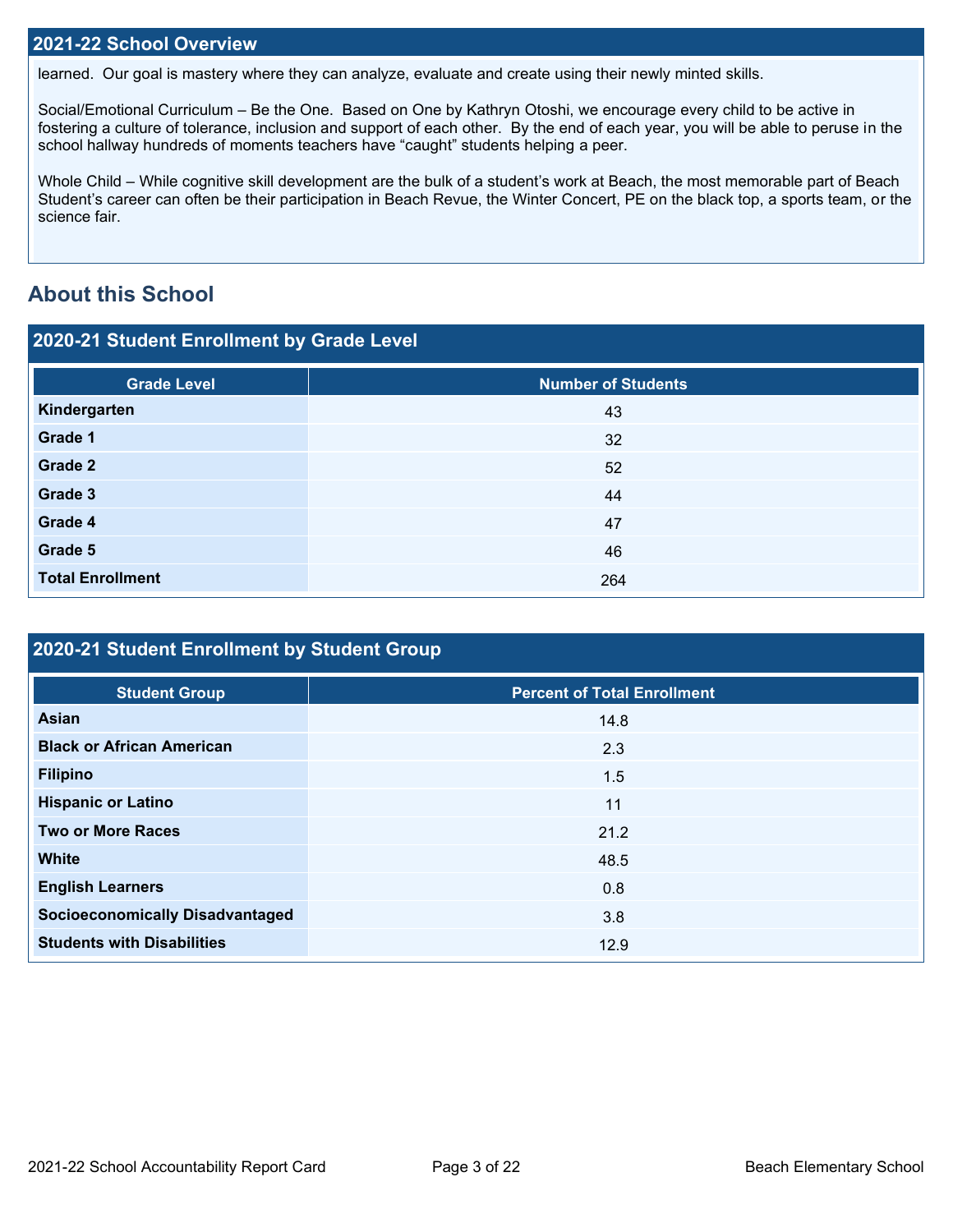# **A. Conditions of Learning State Priority: Basic**

The SARC provides the following information relevant to the State priority: Basic (Priority 1):

- Degree to which teachers are appropriately assigned and fully credentialed in the subject area and for the pupils they are teaching;
	- Pupils have access to standards-aligned instructional materials; and
- School facilities are maintained in good repair

Note: For more information refer to the Updated Teacher Equity Definitions web page at<https://www.cde.ca.gov/pd/ee/teacherequitydefinitions.asp>

#### **2019-20 Teacher Preparation and Placement**

| <b>Authorization/Assignment</b>                                                                 | 2019-20 |
|-------------------------------------------------------------------------------------------------|---------|
| Fully (Preliminary or Clear) Credentialed for Subject and Student Placement (properly assigned) |         |
| <b>Intern Credential Holders Properly Assigned</b>                                              |         |
| Teachers Without Credentials and Misassignments ("ineffective" under ESSA)                      |         |
| Credentialed Teachers Assigned Out-of-Field ("out-of-field" under ESSA)                         |         |
| <b>Unknown</b>                                                                                  |         |
| <b>Total Teaching Positions</b>                                                                 |         |
|                                                                                                 |         |

Note: The data in this table is based on Full Time Equivalent (FTE) status. One FTE equals one staff member working full time; one FTE could also represent two staff members who each work 50 percent of full time. Additionally, an assignment is defined as a position that an educator is assigned to based on setting, subject, and grade level. An authorization is defined as the services that an educator is authorized to provide to students.

#### **2019-20 Teachers Without Credentials and Misassignments (considered "ineffective" under ESSA)**

| <b>Authorization/Assignment</b>                              | 2019-20 |  |
|--------------------------------------------------------------|---------|--|
| <b>Permits and Waivers</b>                                   |         |  |
| <b>Misassignments</b>                                        |         |  |
| <b>Vacant Positions</b>                                      |         |  |
| <b>Total Teachers Without Credentials and Misassignments</b> |         |  |

#### **2019-20 Credentialed Teachers Assigned Out-of-Field (considered "out-of-field" under ESSA)**

| <b>Indicator</b>                                       | 2019-20 |
|--------------------------------------------------------|---------|
| Credentialed Teachers Authorized on a Permit or Waiver |         |
| <b>Local Assignment Options</b>                        |         |
| <b>Total Out-of-Field Teachers</b>                     |         |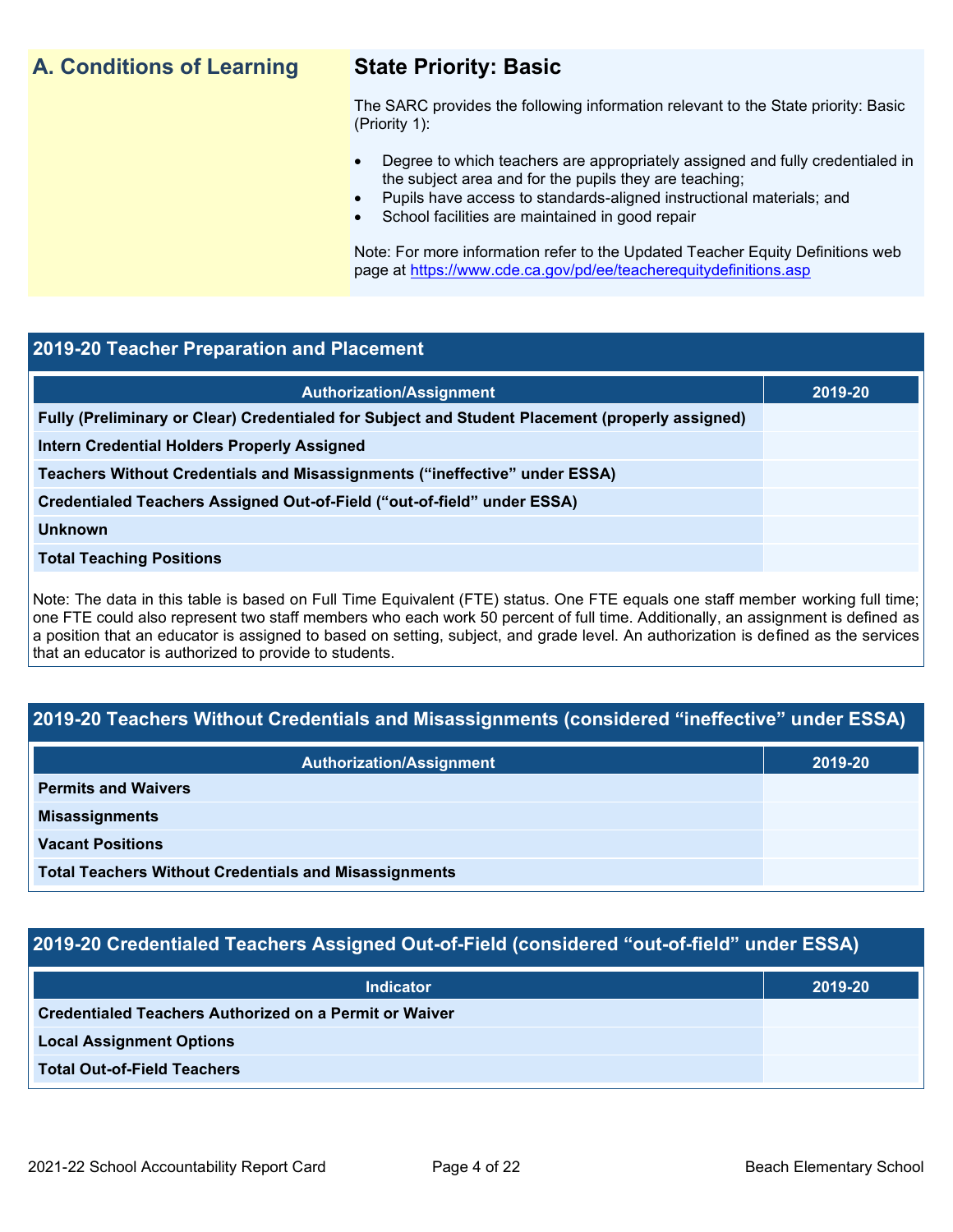#### **2019-20 Class Assignments**

| <b>Indicator</b>                                                                                                                                    | 2019-20 |
|-----------------------------------------------------------------------------------------------------------------------------------------------------|---------|
| <b>Misassignments for English Learners</b><br>(a percentage of all the classes with English learners taught by teachers that are misassigned)       |         |
| No credential, permit or authorization to teach<br>(a percentage of all the classes taught by teachers with no record of an authorization to teach) |         |

#### **2021-22 Quality, Currency, Availability of Textbooks and Other Instructional Materials**

Piedmont Unified School District sets a high priority upon ensuring that sufficient textbooks and instructional materials are available to support the school's instructional program. Piedmont Unified School district held a Public Hearing on September 22, 2021and determined that each school in the District has sufficient and good quality textbooks and instructional materials. All students, including English Learners, are given their own individual standard aligned textbooks in core subjects. All textbooks and instructional materials used within the District are aligned with the California State Content Standards and Frameworks.

For 2021-22, all textbooks and instructional materials at Beach Elementary School were reviewed and in adequate supply and fair to excellent condition. 100% of students in each core subject area possessed the necessary textbooks and instructional materials, including the deployment of Google Chromebooks for all students in grades K through 5.

Piedmont School District follows the State Board of Education's recommended adoption cycle for core content materials. Teachers in the District have the opportunity to review the textbooks and provide feedback. Recommendations for final adoption are submitted to the Board of Education for approval.

| Year and month in which the data were collected |                                                                                                                                                                                                                                                                                                                                                                             | September 2021                                                 |                                                                                           |          |
|-------------------------------------------------|-----------------------------------------------------------------------------------------------------------------------------------------------------------------------------------------------------------------------------------------------------------------------------------------------------------------------------------------------------------------------------|----------------------------------------------------------------|-------------------------------------------------------------------------------------------|----------|
| <b>Subject</b>                                  | Textbooks and Other Instructional Materials/year of<br><b>Adoption</b>                                                                                                                                                                                                                                                                                                      | <b>From</b><br><b>Most</b><br><b>Recent</b><br><b>Adoption</b> | <b>Percent</b><br><b>Students</b><br><b>Lacking Own</b><br><b>Assigned</b><br><b>Copy</b> |          |
| <b>Reading/Language Arts</b>                    | Units of Study for Teaching Reading, authored by Lucy<br>Calkins and published by Heinemann<br>Units of Study for Teaching Writing, authored by Lucy Calkins<br>and published by Heinemann<br>Fountas and Pinnell Phonics Lessons published by<br>Heinemann<br>Words Their Way Spelling Series published by Pearson<br>Leveled Literacy Intervention published by Heinemann |                                                                | Yes                                                                                       | $\Omega$ |
| <b>Mathematics</b>                              | Bridges in Mathematics, 2nd Edition published by Math<br>Learning Center, adopted in 2015<br>Number Corner, 2nd Edition published by Math Learning<br>Center, adopted in 2015                                                                                                                                                                                               |                                                                | Yes                                                                                       | 0        |
| <b>Science</b>                                  | Smithsonian- Science in the Classroom Grades K-5, adopted<br>May 2020                                                                                                                                                                                                                                                                                                       |                                                                | Yes                                                                                       | $\Omega$ |
| <b>History-Social Science</b>                   | Harcourt Brace - K<br>Houghton Mifflin 1st, 4th<br>MacMillan/MCGraw Hill 2nd<br>Pearson/Scott Foresman, 3rd<br>Oxford University, 5th                                                                                                                                                                                                                                       |                                                                | Yes                                                                                       | 0        |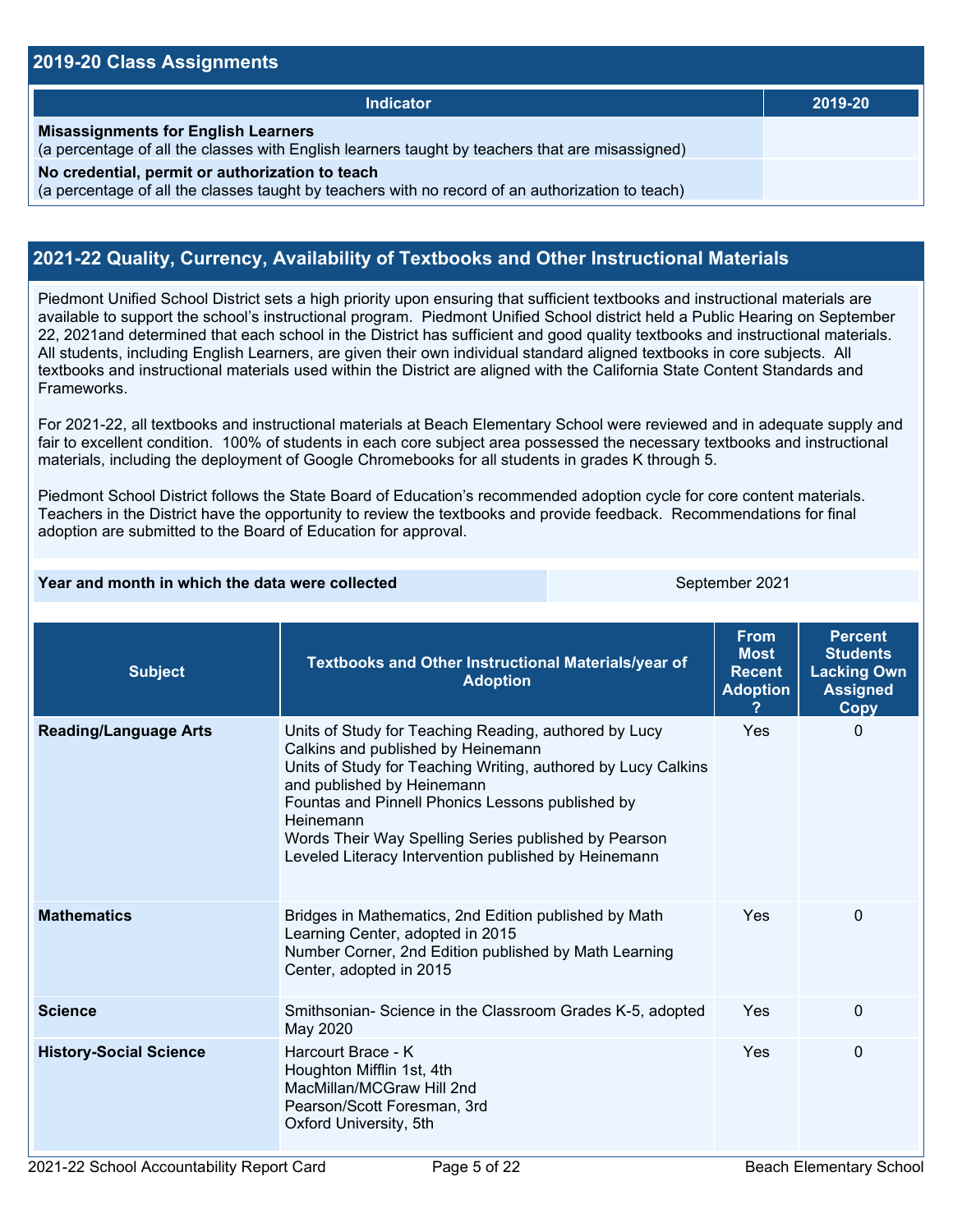| <b>Foreign Language</b>                                | <b>NA</b>                                                           | <b>No</b> | $\mathbf{0}$ |
|--------------------------------------------------------|---------------------------------------------------------------------|-----------|--------------|
| <b>Health</b>                                          | Second Step published by Committee for Children, adopted<br>in 2013 | Yes       | 0            |
| <b>Visual and Performing Arts</b>                      |                                                                     |           | 0            |
| <b>Science Laboratory Equipment</b><br>$(grades 9-12)$ |                                                                     |           | 0            |

## **School Facility Conditions and Planned Improvements**

The Beach Elementary campus was modernized as part of the District's Seismic Safety Bond program in 2012-13 and is in overall good condition as measured by the Facility Inspection Tool.

The school is rated in "good" overall condition by the Facility Inspection Tool.

#### **Year and month of the most recent FIT report** 12/06/2021

| <b>System Inspected</b>                                                       | <b>Rate</b><br>Good | <b>Rate</b><br>Fair | Rate<br>Poor | <b>Repair Needed and Action Taken or Planned</b>                                                                                                                                                                                                                                                             |
|-------------------------------------------------------------------------------|---------------------|---------------------|--------------|--------------------------------------------------------------------------------------------------------------------------------------------------------------------------------------------------------------------------------------------------------------------------------------------------------------|
| <b>Systems:</b><br>Gas Leaks, Mechanical/HVAC, Sewer                          | X                   |                     |              | measures to reduce heat gain have been taken,<br>including ceiling fans and anti-glare window films<br>were taken. Some HVAC systems have been<br>modernized. Classrooms are outfitted with<br>Merv-13 air filtration. Voice enhancement mics<br>and speakers were installed in each classroom in<br>2020-21 |
| Interior:<br><b>Interior Surfaces</b>                                         | X                   |                     |              |                                                                                                                                                                                                                                                                                                              |
| <b>Cleanliness:</b><br>Overall Cleanliness, Pest/Vermin Infestation           | $\sf X$             |                     |              |                                                                                                                                                                                                                                                                                                              |
| <b>Electrical</b>                                                             | $\sf X$             |                     |              |                                                                                                                                                                                                                                                                                                              |
| <b>Restrooms/Fountains:</b><br>Restrooms, Sinks/ Fountains                    | $\mathsf{X}$        |                     |              |                                                                                                                                                                                                                                                                                                              |
| Safety:<br>Fire Safety, Hazardous Materials                                   | X                   |                     |              |                                                                                                                                                                                                                                                                                                              |
| Structural:<br><b>Structural Damage, Roofs</b>                                | X                   |                     |              |                                                                                                                                                                                                                                                                                                              |
| <b>External:</b><br>Playground/School Grounds, Windows/<br>Doors/Gates/Fences |                     |                     | X.           | Window sills on south and west facing sides need<br>to be scraped and repainted.                                                                                                                                                                                                                             |

# **Overall Facility Rate Exemplary Good Fair Poor X X**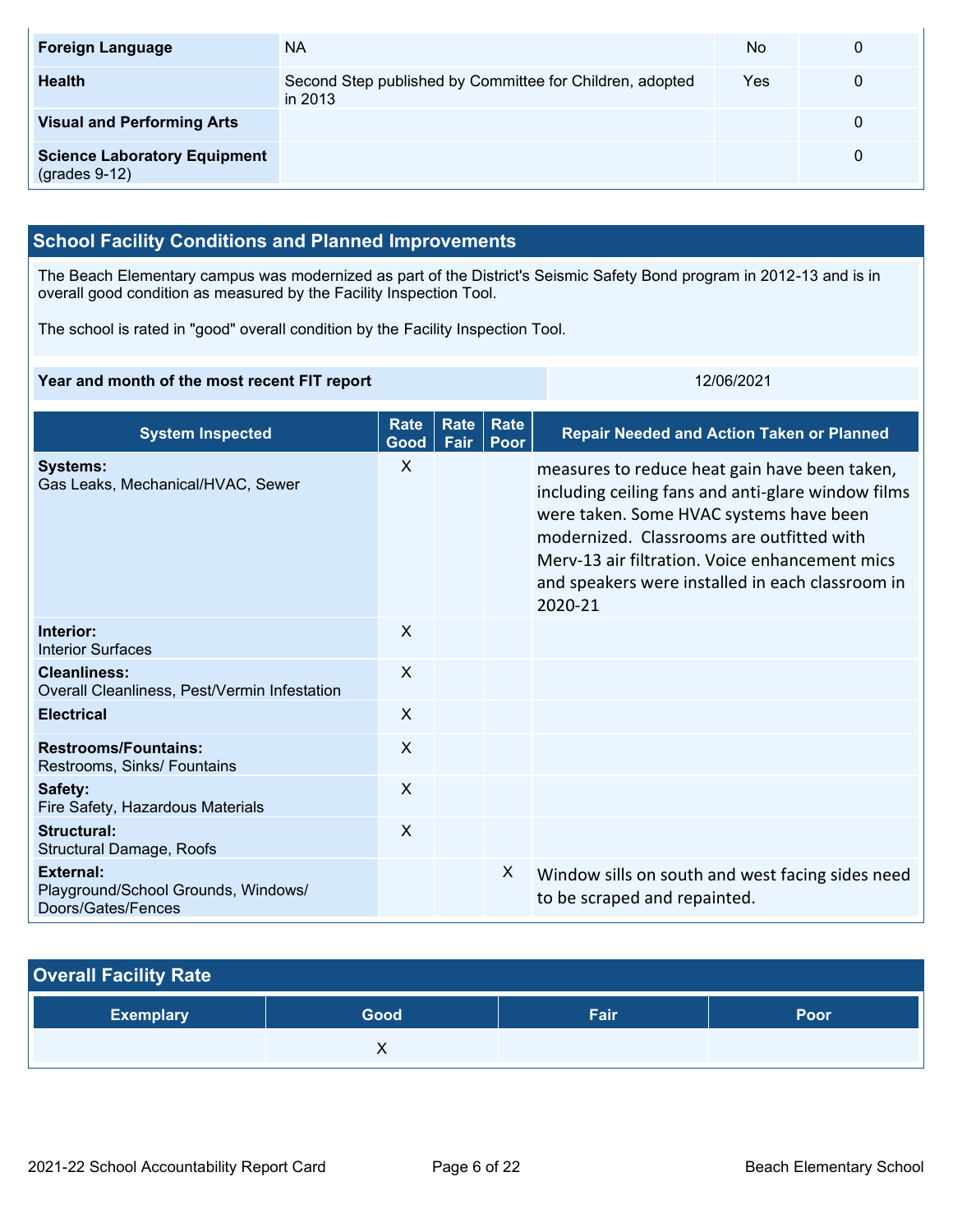# **B. Pupil Outcomes State Priority: Pupil Achievement**

The SARC provides the following information relevant to the State priority: Pupil Achievement (Priority 4):

#### **Statewide Assessments**

(i.e., California Assessment of Student Performance and Progress [CAASPP] System includes the Smarter Balanced Summative Assessments for students in the general education population and the California Alternate Assessments [CAAs] for English language arts/literacy [ELA] and mathematics given in grades three through eight and grade eleven. Only eligible students may participate in the administration of the CAAs. CAAs items are aligned with alternate achievement standards, which are linked with the Common Core State Standards [CCSS] for students with the most significant cognitive disabilities).

The CAASPP System encompasses the following assessments and student participation requirements:

- 1. **Smarter Balanced Summative Assessments and CAAs for ELA** in grades three through eight and grade eleven.
- 2. **Smarter Balanced Summative Assessments and CAAs for mathematics** in grades three through eight and grade eleven.
- 3. **California Science Test (CAST) and CAAs for Science** in grades five, eight, and once in high school (i.e., grade ten, eleven, or twelve).

#### **SARC Reporting in the 2020-2021 School Year Only**

Where the most viable option, LEAs were required to administer the statewide summative assessment in ELA and mathematics. Where a statewide summative assessment was not the most viable option for the LEA (or for one or more gradelevel[s] within the LEA) due to the pandemic, LEAs were allowed to report results from a different assessment that met the criteria established by the State Board of Education (SBE) on March 16, 2021. The assessments were required to be:

- Aligned with CA CCSS for ELA and mathematics;
- Available to students in grades 3 through 8, and grade 11; and
- Uniformly administered across a grade, grade span, school, or district to all eligible students.

#### **Options**

Note that the CAAs could only be administered in-person following health and safety requirements. If it was not viable for the LEA to administer the CAAs in person with health and safety guidelines in place, the LEA was directed to not administer the tests. There were no other assessment options available for the CAAs. Schools administered the Smarter Balanced Summative Assessments for ELA and mathematics, other assessments that meet the SBE criteria, or a combination of both, and they could only choose one of the following:

- Smarter Balanced ELA and mathematics summative assessments;
- Other assessments meeting the SBE criteria; or
- Combination of Smarter Balanced ELA and mathematics summative assessments and other assessments.

The percentage of students who have successfully completed courses that satisfy the requirements for entrance to the University of California and the California State University, or career technical education sequences or programs of study.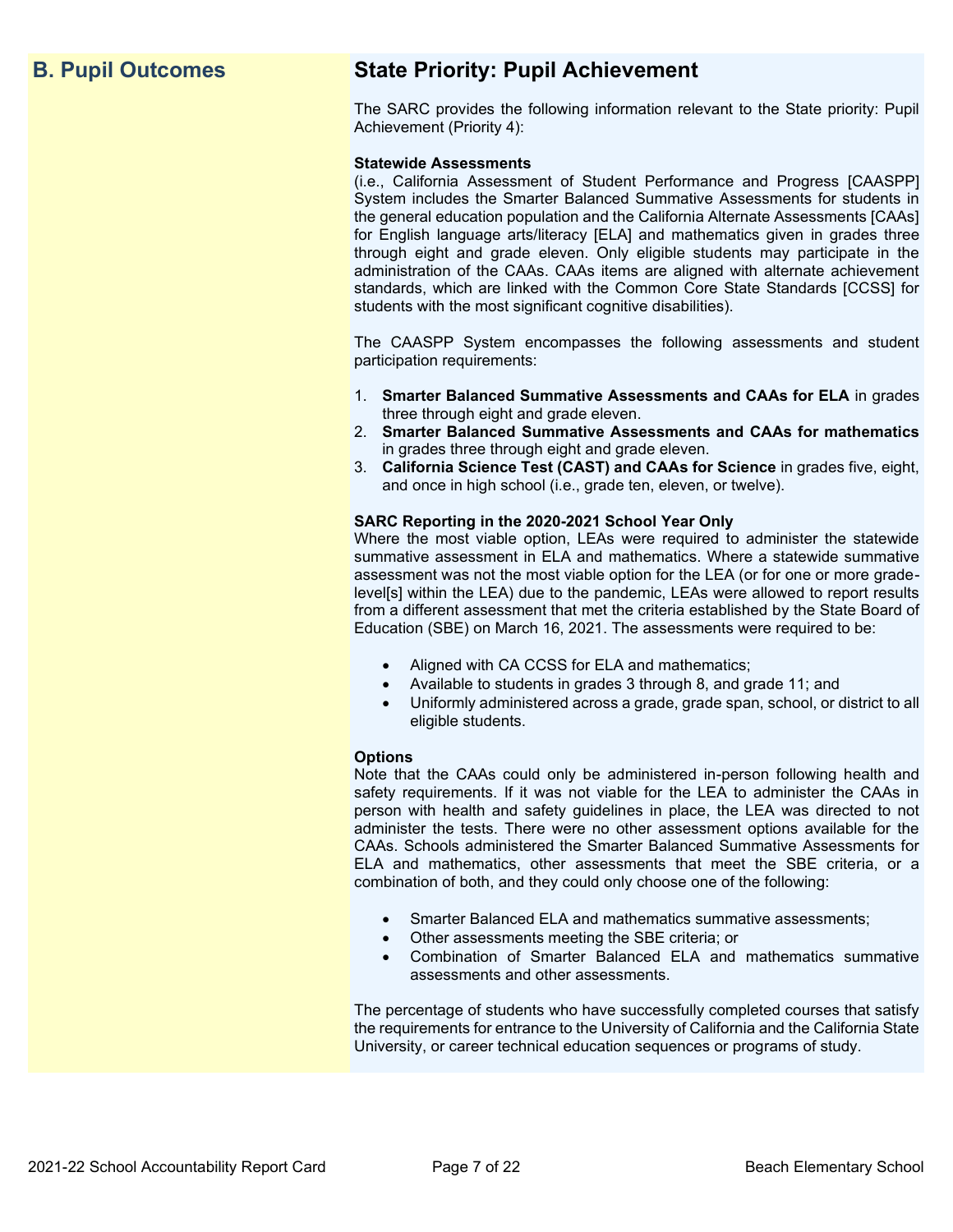#### **Percentage of Students Meeting or Exceeding the State Standard on CAASPP**

This table displays CAASPP test results in ELA and mathematics for all students grades three through eight and grade eleven taking and completing a state-administered assessment.

The 2019-2020 data cells with N/A values indicate that the 2019-2020 data are not available due to the COVID-19 pandemic and resulting summative test suspension. The Executive Order N-30-20 was issued which waived the assessment, accountability, and reporting requirements for the 2019-2020 school year.

The 2020-2021 data cells have N/A values because these data are not comparable to other year data due to the COVID-19 pandemic during the 2020-2021 school year. Where the CAASPP assessments in ELA and/or mathematics is not the most viable option, the LEAs were allowed to administer local assessments. Therefore, the 2020-2021 data between school years for the school, district, state are not an accurate comparison. As such, it is inappropriate to compare results of the 2020-2021 school year to other school years.

| Subject                                                              | <b>School</b><br>2019-20 | <b>School</b><br>2020-21 | <b>District</b><br>2019-20 | <b>District</b><br>2020-21 | <b>State</b><br>2019-20 | <b>State</b><br>2020-21 |
|----------------------------------------------------------------------|--------------------------|--------------------------|----------------------------|----------------------------|-------------------------|-------------------------|
| <b>English Language Arts/Literacy</b><br>$\left($ grades 3-8 and 11) | N/A                      | N/A                      | N/A                        | N/A                        | N/A                     | N/A                     |
| <b>Mathematics</b><br>$(grades 3-8 and 11)$                          | N/A                      | N/A                      | N/A                        | N/A                        | N/A                     | N/A                     |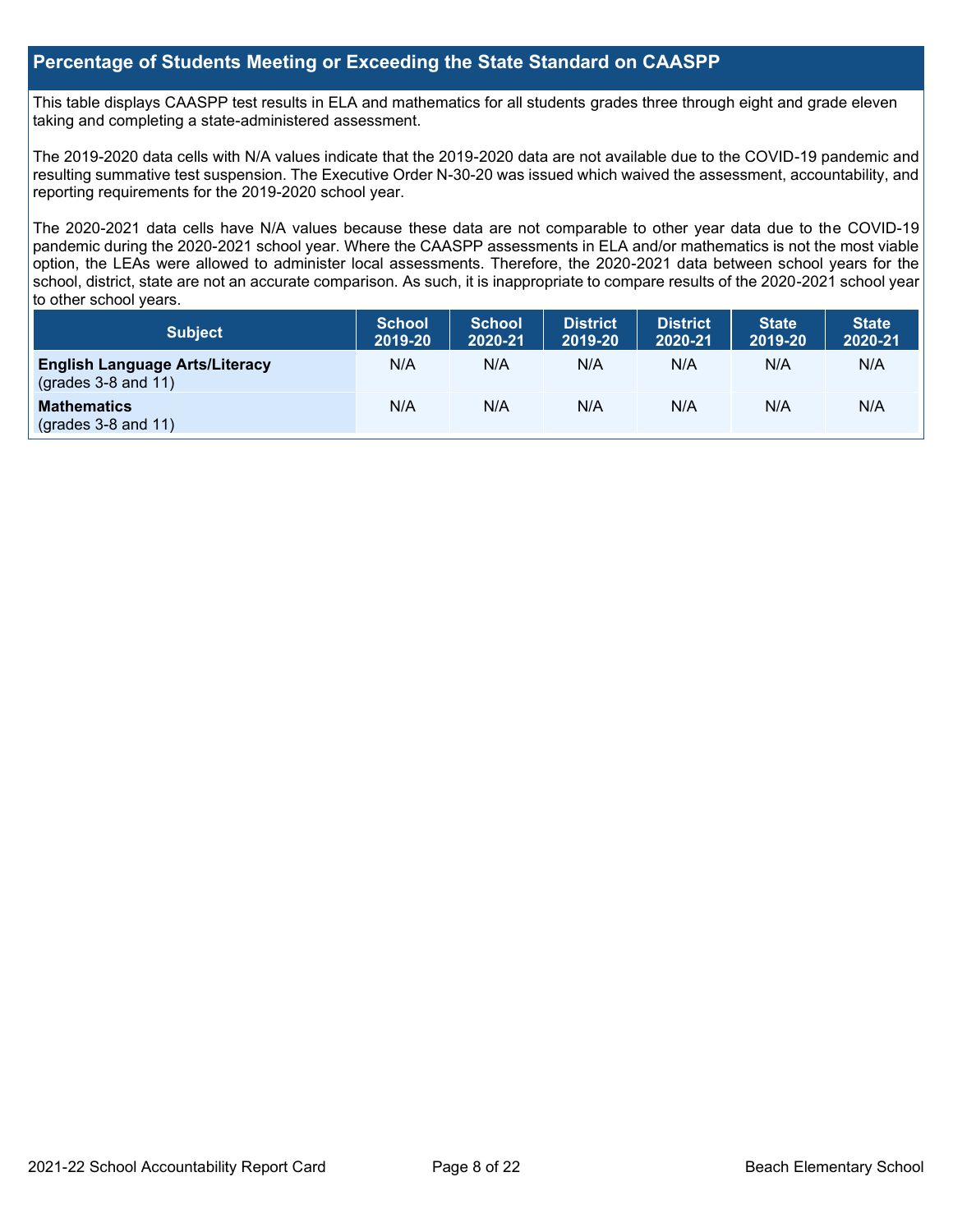### **2020-21 CAASPP Test Results in ELA by Student Group**

This table displays CAASPP test results in ELA by student group for students grades three through eight and grade eleven taking and completing a state-administered assessment. The CDE will populate this table for schools in cases where the school administered the CAASPP assessment. In cases where the school administered a local assessment instead of CAASPP, the CDE will populate this table with "NT" values, meaning this school did not test students using the CAASPP. See the local assessment(s) table for more information.

| <b>CAASPP</b><br><b>Student Groups</b>               | <b>CAASPP</b><br><b>Total</b><br><b>Enrollment</b> | <b>CAASPP</b><br><b>Number</b><br><b>Tested</b> | <b>CAASPP</b><br><b>Percent</b><br><b>Tested</b> | <b>CAASPP</b><br><b>Percent</b><br><b>Not Tested</b> | <b>CAASPP</b><br><b>Percent</b><br><b>Met or</b><br><b>Exceeded</b> |
|------------------------------------------------------|----------------------------------------------------|-------------------------------------------------|--------------------------------------------------|------------------------------------------------------|---------------------------------------------------------------------|
| <b>All Students</b>                                  | 137                                                | 132                                             | 96.35                                            | 3.65                                                 | 82.58                                                               |
| <b>Female</b>                                        | 65                                                 | 61                                              | 93.85                                            | 6.15                                                 | 88.52                                                               |
| <b>Male</b>                                          | 72                                                 | 71                                              | 98.61                                            | 1.39                                                 | 77.46                                                               |
| American Indian or Alaska Native                     | $\mathbf 0$                                        | $\mathbf 0$                                     | $\mathbf 0$                                      | $\mathbf{0}$                                         | $\mathbf 0$                                                         |
| <b>Asian</b>                                         | 15                                                 | 15                                              | 100                                              | $\Omega$                                             | 100                                                                 |
| <b>Black or African American</b>                     | $\qquad \qquad -$                                  | $\overline{\phantom{a}}$                        | $-$                                              | $\overline{\phantom{a}}$                             | --                                                                  |
| <b>Filipino</b>                                      | $- -$                                              | --                                              |                                                  |                                                      |                                                                     |
| <b>Hispanic or Latino</b>                            | 17                                                 | 16                                              | 94.12                                            | 5.88                                                 | 81.25                                                               |
| <b>Native Hawaiian or Pacific Islander</b>           | $\mathbf 0$                                        | $\mathbf 0$                                     | 0                                                | 0                                                    | $\pmb{0}$                                                           |
| <b>Two or More Races</b>                             | 32                                                 | 31                                              | 96.88                                            | 3.12                                                 | 74.19                                                               |
| <b>White</b>                                         | 67                                                 | 64                                              | 95.52                                            | 4.48                                                 | 85.94                                                               |
| <b>English Learners</b>                              | $\Omega$                                           | $\mathbf 0$                                     | $\Omega$                                         | $\mathbf{0}$                                         | $\mathbf 0$                                                         |
| <b>Foster Youth</b>                                  | $\mathbf 0$                                        | $\mathbf 0$                                     | $\mathbf{0}$                                     | $\mathbf 0$                                          | $\mathbf{0}$                                                        |
| <b>Homeless</b>                                      | $\mathbf 0$                                        | $\pmb{0}$                                       | $\mathbf 0$                                      | $\mathbf 0$                                          | $\mathbf 0$                                                         |
| <b>Military</b>                                      | $\overline{0}$                                     | $\pmb{0}$                                       | $\mathbf{0}$                                     | $\Omega$                                             | 0                                                                   |
| <b>Socioeconomically Disadvantaged</b>               | --                                                 | $\overline{\phantom{a}}$                        | --                                               | --                                                   | --                                                                  |
| <b>Students Receiving Migrant Education Services</b> | $\Omega$                                           | 0                                               | $\Omega$                                         | $\Omega$                                             | 0                                                                   |
| <b>Students with Disabilities</b>                    | 24                                                 | 23                                              | 95.83                                            | 4.17                                                 | 52.17                                                               |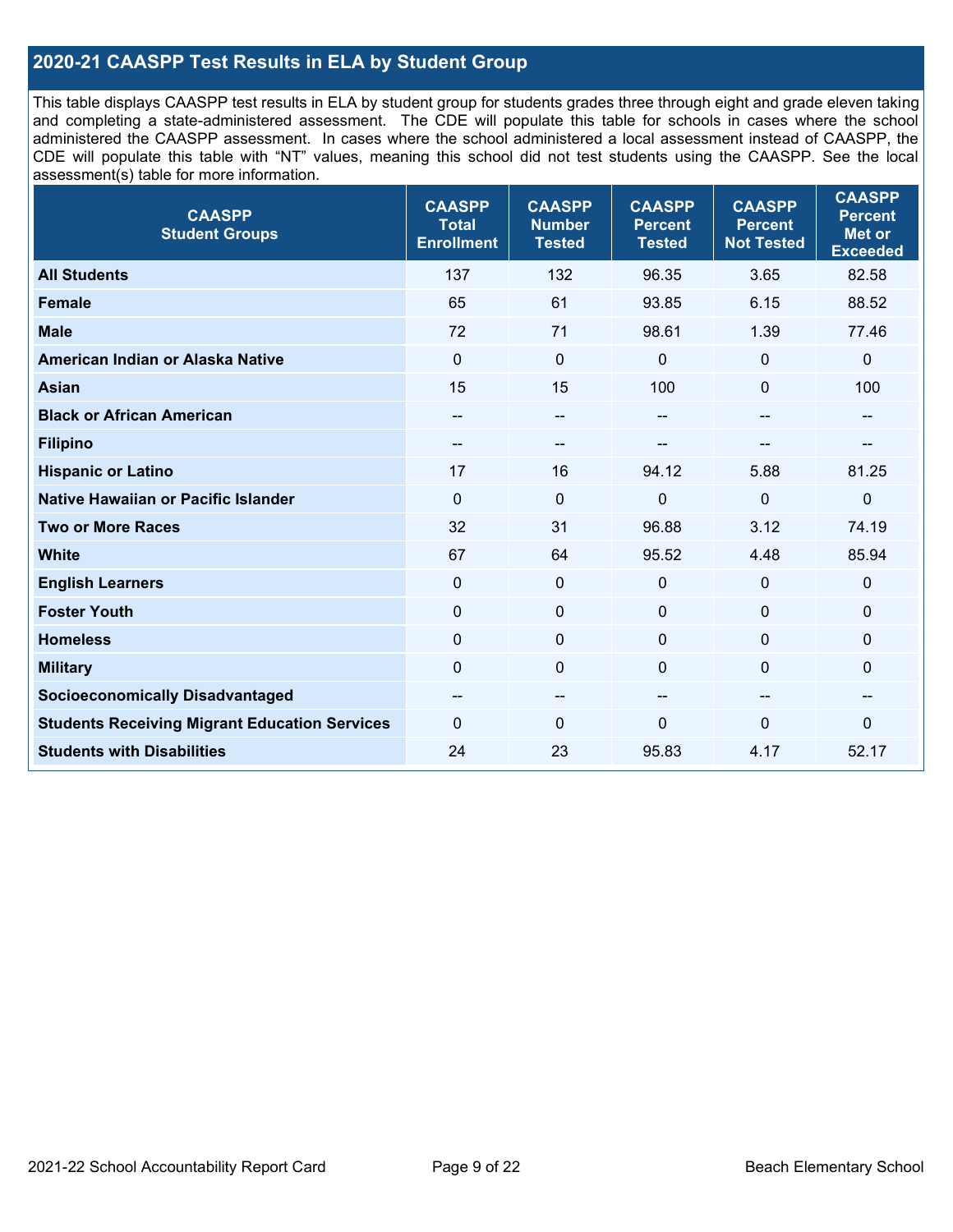### **2020-21 CAASPP Test Results in Math by Student Group**

This table displays CAASPP test results in Math by student group for students grades three through eight and grade eleven taking and completing a state-administered assessment. The CDE will populate this table for schools in cases where the school administered the CAASPP assessment. In cases where the school administered a local assessment instead of CAASPP, the CDE will populate this table with "NT" values, meaning this school did not test students using the CAASPP. See the local assessment(s) table for more information.

| <b>CAASPP</b><br><b>Student Groups</b>               | <b>CAASPP</b><br><b>Total</b><br><b>Enrollment</b> | <b>CAASPP</b><br><b>Number</b><br><b>Tested</b> | <b>CAASPP</b><br><b>Percent</b><br><b>Tested</b> | <b>CAASPP</b><br><b>Percent</b><br><b>Not Tested</b> | <b>CAASPP</b><br><b>Percent</b><br><b>Met or</b><br><b>Exceeded</b> |
|------------------------------------------------------|----------------------------------------------------|-------------------------------------------------|--------------------------------------------------|------------------------------------------------------|---------------------------------------------------------------------|
| <b>All Students</b>                                  | 137                                                | 132                                             | 96.35                                            | 3.65                                                 | 86.36                                                               |
| <b>Female</b>                                        | 65                                                 | 61                                              | 93.85                                            | 6.15                                                 | 86.89                                                               |
| <b>Male</b>                                          | 72                                                 | 71                                              | 98.61                                            | 1.39                                                 | 85.92                                                               |
| American Indian or Alaska Native                     | $\mathbf 0$                                        | $\mathbf 0$                                     | 0                                                | $\overline{0}$                                       | $\mathbf 0$                                                         |
| <b>Asian</b>                                         | 15                                                 | 15                                              | 100.00                                           | 0.00                                                 | 93.33                                                               |
| <b>Black or African American</b>                     | --                                                 | --                                              | --                                               |                                                      | --                                                                  |
| <b>Filipino</b>                                      | $\qquad \qquad -$                                  | --                                              |                                                  |                                                      |                                                                     |
| <b>Hispanic or Latino</b>                            | 17                                                 | 17                                              | 100.00                                           | 0.00                                                 | 82.35                                                               |
| <b>Native Hawaiian or Pacific Islander</b>           | 0                                                  | $\mathbf 0$                                     | 0                                                | $\mathbf 0$                                          | $\mathbf 0$                                                         |
| <b>Two or More Races</b>                             | 32                                                 | 30                                              | 93.75                                            | 6.25                                                 | 86.67                                                               |
| <b>White</b>                                         | 67                                                 | 64                                              | 95.52                                            | 4.48                                                 | 89.06                                                               |
| <b>English Learners</b>                              | $\Omega$                                           | $\mathbf 0$                                     | 0                                                | $\Omega$                                             | $\mathbf 0$                                                         |
| <b>Foster Youth</b>                                  | 0                                                  | 0                                               | $\Omega$                                         | $\mathbf{0}$                                         | $\mathbf 0$                                                         |
| <b>Homeless</b>                                      | $\mathbf 0$                                        | $\mathbf 0$                                     | $\mathbf{0}$                                     | $\overline{0}$                                       | $\mathbf 0$                                                         |
| <b>Military</b>                                      | $\mathbf 0$                                        | $\mathbf 0$                                     | 0                                                | $\Omega$                                             | $\mathbf 0$                                                         |
| <b>Socioeconomically Disadvantaged</b>               | --                                                 | $- -$                                           | $\overline{\phantom{a}}$                         | --                                                   | --                                                                  |
| <b>Students Receiving Migrant Education Services</b> | $\Omega$                                           | $\mathbf{0}$                                    | 0                                                | $\mathbf{0}$                                         | 0                                                                   |
| <b>Students with Disabilities</b>                    | 24                                                 | 23                                              | 95.83                                            | 4.17                                                 | 65.22                                                               |

#### **2020-21 Local Assessment Test Results in ELA by Student Group**

This table displays Local Assessment test results in ELA by student group for students grades three through eight and grade eleven. LEAs/schools will populate this table for schools in cases where the school administered a local assessment. In cases where the school administered the CAASPP assessment, LEAs/schools will populate this table with "N/A" values in all cells, meaning this table is Not Applicable for this school.

| N/A<br><b>Student Groups</b> | N/A<br><b>Total</b><br><b>Enrollment</b> | N/A<br><b>Number</b><br><b>Tested</b> | N/A<br><b>Percent</b><br><b>Tested</b> | N/A<br><b>Percent</b><br>Not Tested | N/A<br><b>Percent</b><br><b>At or Above</b><br>Grade Level        |
|------------------------------|------------------------------------------|---------------------------------------|----------------------------------------|-------------------------------------|-------------------------------------------------------------------|
| <b>Hispanic or Latino</b>    |                                          |                                       |                                        |                                     | N/A                                                               |
| N/A<br><b>Student Groups</b> | N/A<br><b>Total</b><br><b>Enrollment</b> | N/A<br><b>Number</b><br><b>Tested</b> | N/A<br><b>Percent</b><br><b>Tested</b> | N/A<br>Percent<br><b>Not Tested</b> | N/A<br><b>Percent</b><br><b>At or Above</b><br><b>Grade Level</b> |
| <b>All Students</b>          | N/A                                      | N/A                                   | N/A                                    | N/A                                 | N/A                                                               |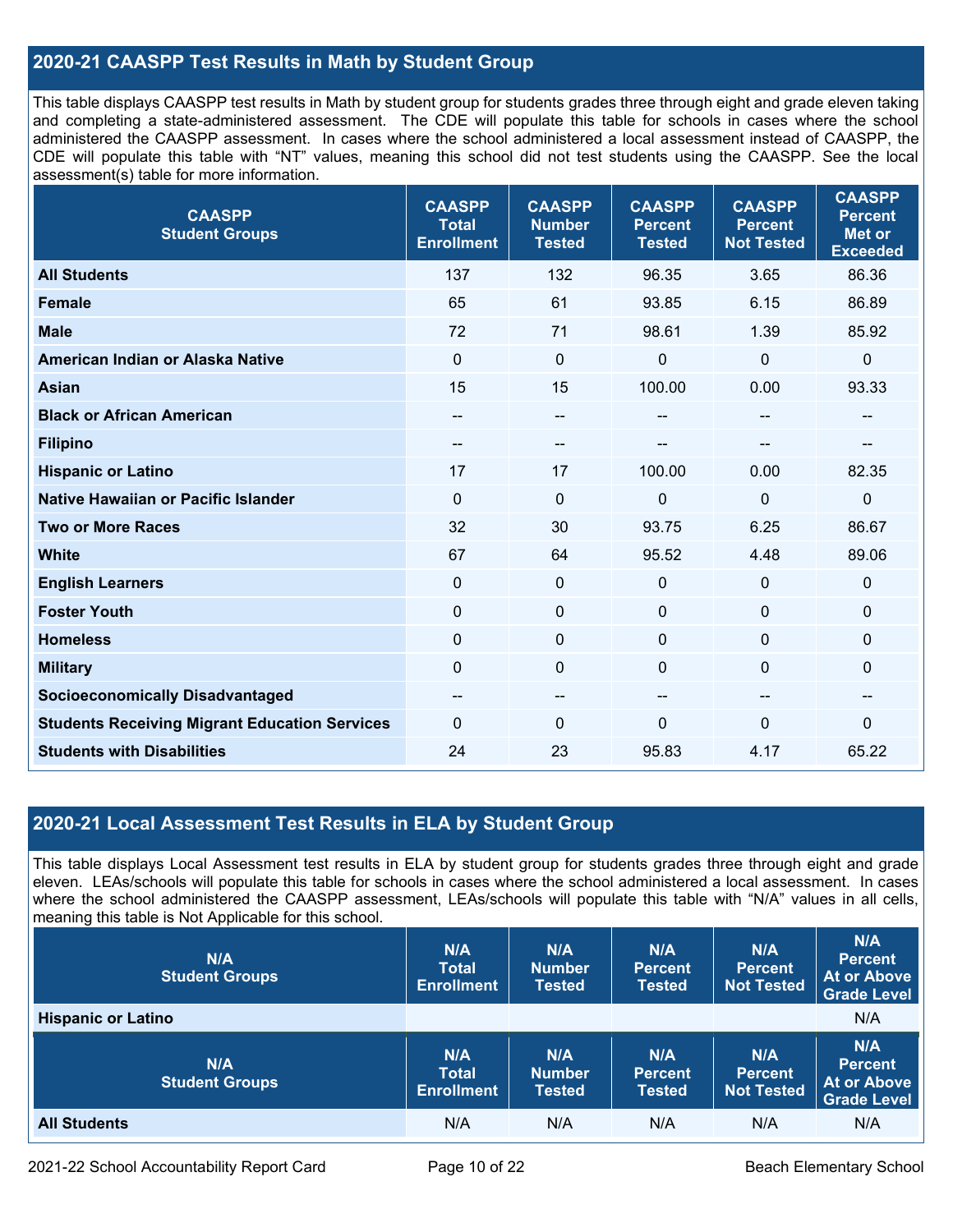| American Indian or Alaska Native                                                           | N/A                                      | N/A                                   | N/A                                    | N/A                                        | N/A                                                               |
|--------------------------------------------------------------------------------------------|------------------------------------------|---------------------------------------|----------------------------------------|--------------------------------------------|-------------------------------------------------------------------|
| Asian                                                                                      | N/A                                      | N/A                                   | N/A                                    |                                            | N/A                                                               |
| <b>Black or African American</b>                                                           | N/A                                      | N/A                                   |                                        |                                            | N/A                                                               |
| N/A<br><b>Student Groups</b>                                                               | N/A<br><b>Total</b><br><b>Enrollment</b> | N/A<br><b>Number</b><br><b>Tested</b> | N/A<br><b>Percent</b><br><b>Tested</b> | N/A<br><b>Percent</b><br><b>Not Tested</b> | N/A<br><b>Percent</b><br><b>At or Above</b><br><b>Grade Level</b> |
| N/A<br><b>Student Groups</b>                                                               | N/A<br>Total<br><b>Enrollment</b>        | N/A<br><b>Number</b><br>Tested        | N/A<br><b>Percent</b><br><b>Tested</b> | N/A<br><b>Percent</b><br><b>Not Tested</b> | N/A<br><b>Percent</b><br><b>At or Above</b><br><b>Grade Level</b> |
| N/A<br><b>Student Groups</b>                                                               | N/A<br><b>Total</b><br><b>Enrollment</b> | N/A<br><b>Number</b><br>Tested        | N/A<br><b>Percent</b><br><b>Tested</b> | N/A<br><b>Percent</b><br><b>Not Tested</b> | N/A<br><b>Percent</b><br>At or Above<br><b>Grade Level</b>        |
| *At or above the grade-level standard in the context of the local assessment administered. |                                          |                                       |                                        |                                            |                                                                   |

### **2020-21 Local Assessment Test Results in Math by Student Group**

This table displays Local Assessment test results in Math by student group for students grades three through eight and grade eleven. LEAs/schools will populate this table for schools in cases where the school administered a local assessment. In cases where the school administered the CAASPP assessment, LEAs/schools will populate this table with "N/A" values in all cells, meaning this table is Not Applicable for this school.

| N/A<br><b>Student Groups</b>                                                               | N/A<br><b>Total</b><br><b>Enrollment</b> | N/A<br><b>Number</b><br><b>Tested</b> | N/A<br><b>Percent</b><br><b>Tested</b> | N/A<br><b>Percent</b><br><b>Not Tested</b> | N/A<br><b>Percent</b><br><b>At or Above</b><br><b>Grade Level</b> |
|--------------------------------------------------------------------------------------------|------------------------------------------|---------------------------------------|----------------------------------------|--------------------------------------------|-------------------------------------------------------------------|
| <b>Two or More Races</b>                                                                   | N/A                                      | N/A                                   | N/A                                    | N/A                                        | N/A                                                               |
| <b>White</b>                                                                               | N/A                                      | N/A                                   | N/A                                    | N/A                                        | N/A                                                               |
| <b>Socioeconomically Disadvantaged</b>                                                     |                                          |                                       | N/A                                    |                                            |                                                                   |
| <b>Students with Disabilities</b>                                                          |                                          | N/A                                   | N/A                                    | N/A                                        |                                                                   |
| N/A<br><b>Student Groups</b>                                                               | N/A<br><b>Total</b><br><b>Enrollment</b> | N/A<br><b>Number</b><br><b>Tested</b> | N/A<br><b>Percent</b><br><b>Tested</b> | N/A<br><b>Percent</b><br><b>Not Tested</b> | N/A<br><b>Percent</b><br><b>At or Above</b><br><b>Grade Level</b> |
| N/A<br><b>Student Groups</b>                                                               | N/A<br><b>Total</b><br><b>Enrollment</b> | N/A<br><b>Number</b><br><b>Tested</b> | N/A<br><b>Percent</b><br><b>Tested</b> | N/A<br><b>Percent</b><br><b>Not Tested</b> | N/A<br><b>Percent</b><br><b>At or Above</b><br><b>Grade Level</b> |
| N/A<br><b>Student Groups</b>                                                               | N/A<br><b>Total</b><br><b>Enrollment</b> | N/A<br><b>Number</b><br><b>Tested</b> | N/A<br><b>Percent</b><br><b>Tested</b> | N/A<br><b>Percent</b><br><b>Not Tested</b> | N/A<br><b>Percent</b><br><b>At or Above</b><br><b>Grade Level</b> |
| N/A<br><b>Student Groups</b>                                                               | N/A<br><b>Total</b><br><b>Enrollment</b> | N/A<br><b>Number</b><br><b>Tested</b> | N/A<br><b>Percent</b><br><b>Tested</b> | N/A<br><b>Percent</b><br><b>Not Tested</b> | N/A<br><b>Percent</b><br><b>At or Above</b><br><b>Grade Level</b> |
| *At or above the grade-level standard in the context of the local assessment administered. |                                          |                                       |                                        |                                            |                                                                   |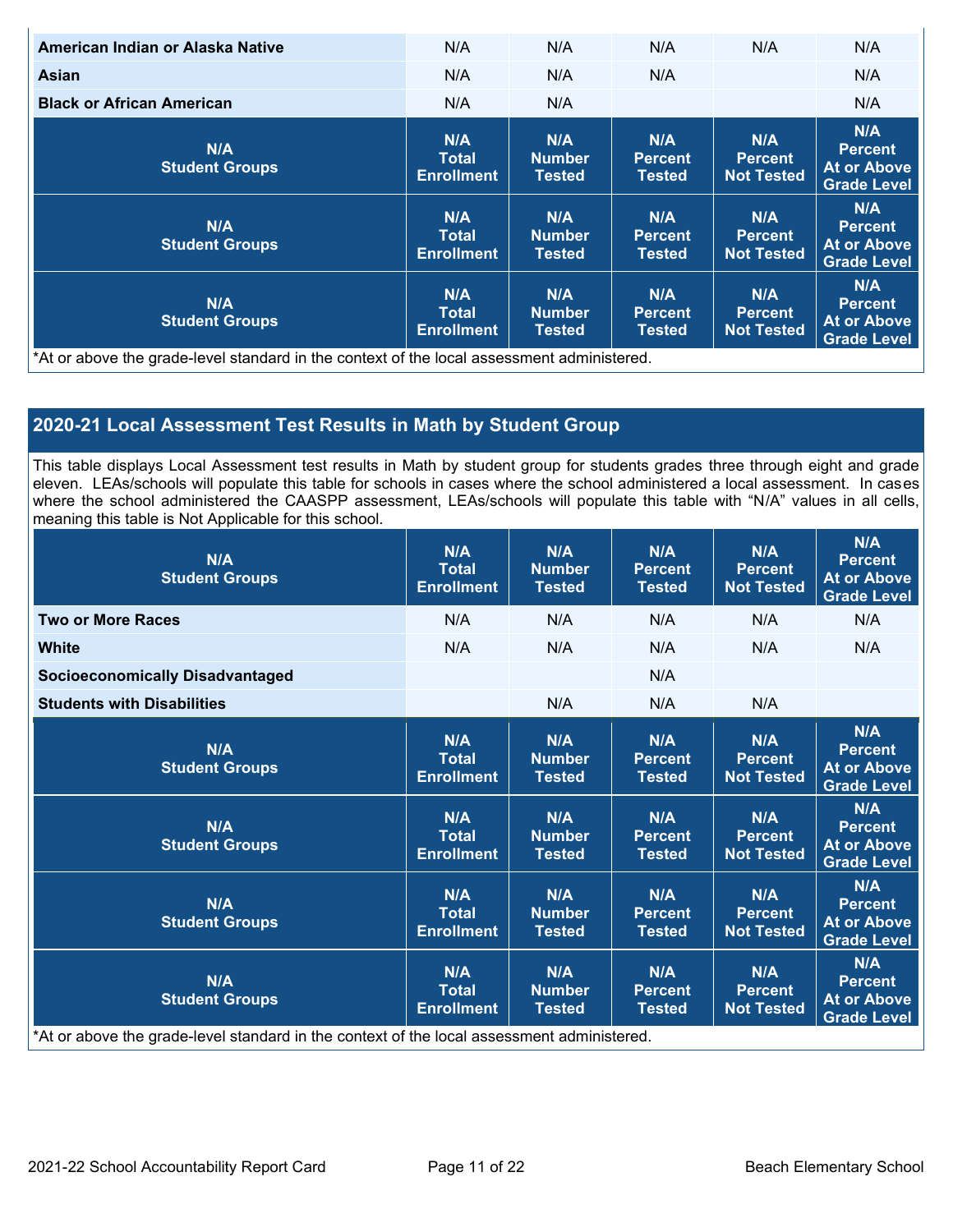### **CAASPP Test Results in Science for All Students**

This table displays the percentage of all students grades five, eight, and High School meeting or exceeding the State Standard.

The 2019-2020 data cells with N/A values indicate that the 2019-2020 data are not available due to the COVID-19 pandemic and resulting summative testing suspension. The Executive Order N-30-20 was issued which waived the assessment, accountability, and reporting requirements for the 2019-2020 school year.

For any 2020-2021 data cells with N/T values indicate that this school did not test students using the CAASPP Science.

| <b>Subject</b>                                  | <b>School</b> | <b>School</b> | <b>District</b> | District | <b>State</b> | <b>State</b> |
|-------------------------------------------------|---------------|---------------|-----------------|----------|--------------|--------------|
|                                                 | 2019-20       | 2020-21       | 2019-20         | 2020-21  | 2019-20      | 2020-21      |
| <b>Science</b><br>(grades 5, 8 and high school) | N/A           | 71.11         | N/A             | 68.86    | N/A          | 28.72        |

#### **2020-21 CAASPP Test Results in Science by Student Group**

This table displays CAASPP test results in Science by student group for students grades five, eight, and High School. For any data cells with N/T values indicate that this school did not test students using the CAASPP Science.

| <b>Student Group</b>                                 | <b>Total</b><br><b>Enrollment</b> | <b>Number</b><br><b>Tested</b> | <b>Percent</b><br><b>Tested</b> | <b>Percent</b><br><b>Not Tested</b> | <b>Percent</b><br><b>Met or</b><br><b>Exceeded</b> |
|------------------------------------------------------|-----------------------------------|--------------------------------|---------------------------------|-------------------------------------|----------------------------------------------------|
| <b>All Students</b>                                  | 48                                | 45                             | 93.75                           | 6.25                                | 71.11                                              |
| <b>Female</b>                                        | 23                                | 21                             | 91.30                           | 8.70                                | 71.43                                              |
| <b>Male</b>                                          | 25                                | 24                             | 96.00                           | 4.00                                | 70.83                                              |
| American Indian or Alaska Native                     | $\Omega$                          | 0                              | $\mathbf 0$                     | 0                                   | $\mathbf 0$                                        |
| <b>Asian</b>                                         |                                   | --                             |                                 | --                                  |                                                    |
| <b>Black or African American</b>                     |                                   | --                             |                                 |                                     |                                                    |
| <b>Filipino</b>                                      | $\Omega$                          | 0                              | $\mathbf{0}$                    | $\Omega$                            | $\mathbf{0}$                                       |
| <b>Hispanic or Latino</b>                            | $\overline{\phantom{a}}$          | $\qquad \qquad -$              | --                              | --                                  | --                                                 |
| <b>Native Hawaiian or Pacific Islander</b>           | 0                                 | 0                              | $\Omega$                        | $\mathbf 0$                         | $\mathbf{0}$                                       |
| <b>Two or More Races</b>                             | --                                | --                             |                                 | --                                  | --                                                 |
| <b>White</b>                                         | 23                                | 21                             | 91.30                           | 8.70                                | 76.19                                              |
| <b>English Learners</b>                              | 0                                 | $\mathbf 0$                    | $\mathbf 0$                     | $\mathbf 0$                         | $\mathbf 0$                                        |
| <b>Foster Youth</b>                                  | 0                                 | $\mathbf 0$                    | $\mathbf 0$                     | $\mathbf 0$                         | $\mathbf 0$                                        |
| <b>Homeless</b>                                      | $\Omega$                          | $\mathbf 0$                    | $\mathbf{0}$                    | $\Omega$                            | $\mathbf{0}$                                       |
| <b>Military</b>                                      | 0                                 | $\mathbf 0$                    | $\mathbf{0}$                    | $\Omega$                            | $\mathbf{0}$                                       |
| <b>Socioeconomically Disadvantaged</b>               | --                                | $\qquad \qquad -$              | --                              | --                                  | --                                                 |
| <b>Students Receiving Migrant Education Services</b> | 0                                 | $\Omega$                       | $\Omega$                        | $\mathbf 0$                         | $\mathbf{0}$                                       |
| <b>Students with Disabilities</b>                    | --                                | --                             | --                              | --                                  | --                                                 |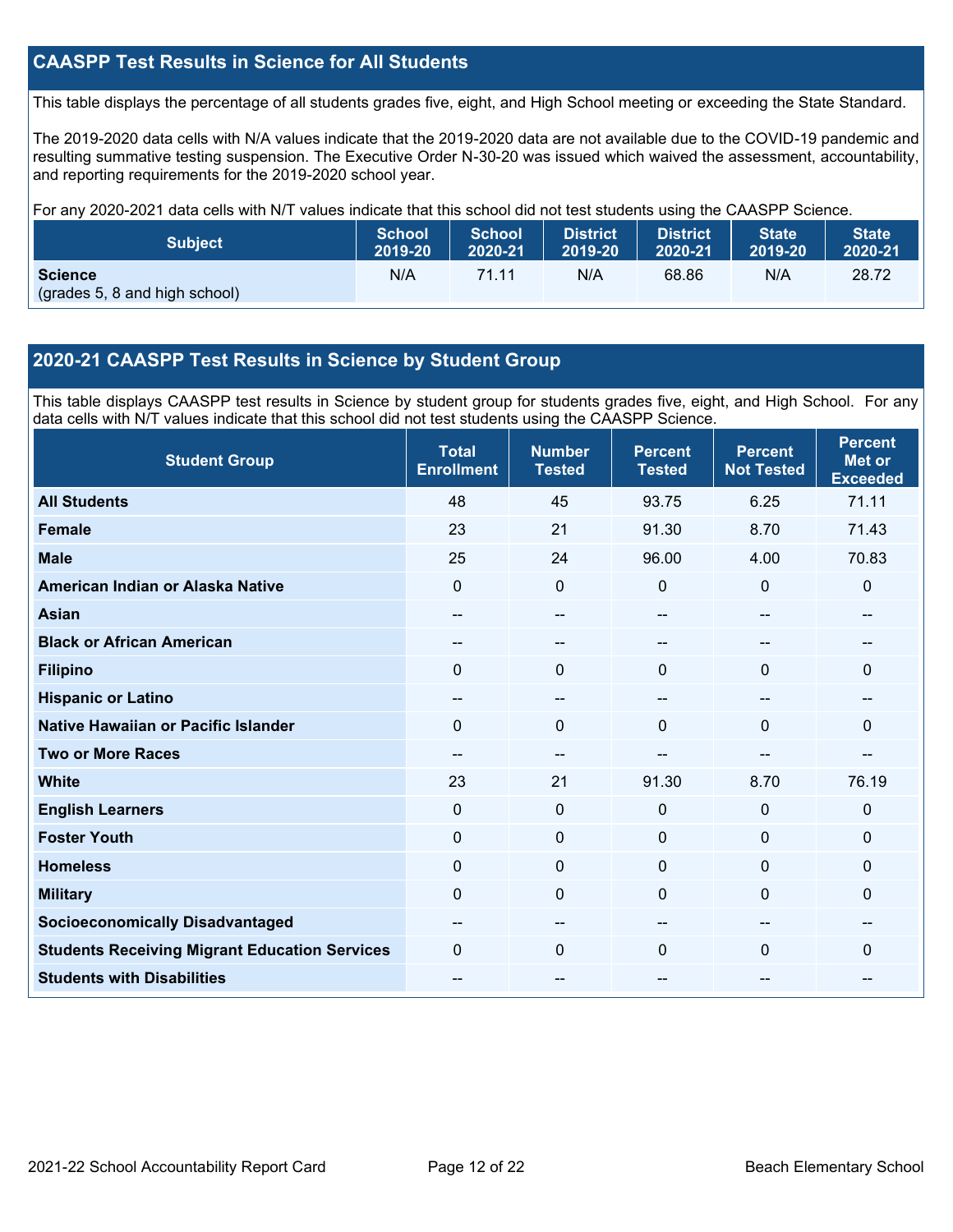# **B. Pupil Outcomes State Priority: Other Pupil Outcomes**

The SARC provides the following information relevant to the State priority: Other Pupil Outcomes (Priority 8): Pupil outcomes in the subject area of physical education.

#### **2020-21 California Physical Fitness Test Results**

Due to the COVID-19 crisis, the Physical Fitness Test was suspended during the 2020-2021 school year and therefore no data are reported and each cell in this table is populated with "N/A."

| <b>Grade Level</b> | <b>Four of Six Fitness Standards</b> | <b>Five of Six Fitness Standards</b> | Percentage of Students Meeting   Percentage of Students Meeting   Percentage of Students Meeting  <br><b>Six of Six Fitness Standards</b> |
|--------------------|--------------------------------------|--------------------------------------|-------------------------------------------------------------------------------------------------------------------------------------------|
| Grade 5            | N/A                                  | N/A                                  | N/A                                                                                                                                       |
| Grade 7            | N/A                                  | N/A                                  | N/A                                                                                                                                       |
| Grade 9            | N/A                                  | N/A                                  | N/A                                                                                                                                       |

# **C. Engagement State Priority: Parental Involvement**

The SARC provides the following information relevant to the State priority: Parental Involvement (Priority 3): Efforts the school district makes to seek parent input in making decisions regarding the school district and at each school site.

#### **2021-22 Opportunities for Parental Involvement**

The small student body provides parents with a greater opportunity for personal involvement in their student's education. Beach School is a neighborhood and community center, where students and community members can participate in many before and after school activities.

The tremendous support of parents and the community contribute to the family-like atmosphere at Beach School. Parent involvement in the schools is very high in the District. Open Houses, Parent-Teacher Conferences, and school performances are always well-attended. The Parents' Club boast 90 to 95 percent membership participation rates. Parents volunteer to work in the classrooms, computer labs, libraries, and the food service programs. Parents often serve on one or more support group boards or district committees providing organizational support, or a community perspective to the schools.

Parents can help the schools in a great variety of ways. The Parents' Clubs manage and coordinate the volunteer effort at each school. The best time to sign-up to be a volunteer is in the spring when the Parent Clubs recruit volunteers for the many board positions or at the beginning of the school year during registration. If you miss the opportunity to sign-up at these times, contact the Parents' Club President. See their BPO website for details!<https://beachparents.com/gettinginvolved/>

Numerous programs and activities are enriched by the generous contributions made from the following sources:

- Beach Parents Organization:<https://beachparents.com/> The main parent / school organization and support group.
- Beach Dad's Club:<https://beachdads.wordpress.com/> The Dad's Club organizing social and service events and hosts a pancake breakfast in the fall.
- Beach Revue:<https://www.beachrevue.org/> For over fifty years this parent-led effort has provided students a musical stage performance venue.
- Piedmont Arts Fund:<https://piedmontartsfund.org/> Supporting arts instruction and shows.
- CHIME (performing arts):<http://www.piedmont.k12.ca.us/our-community/parent-involvement/#chime> Supporting performing arts.
- PRAISE (special education):<http://piedmontpraise.org/> Support group for families focused on special education.
- Piedmont Educational Foundation:<http://www.piedmontedfoundation.org/> The parent organization for all parent clubs in the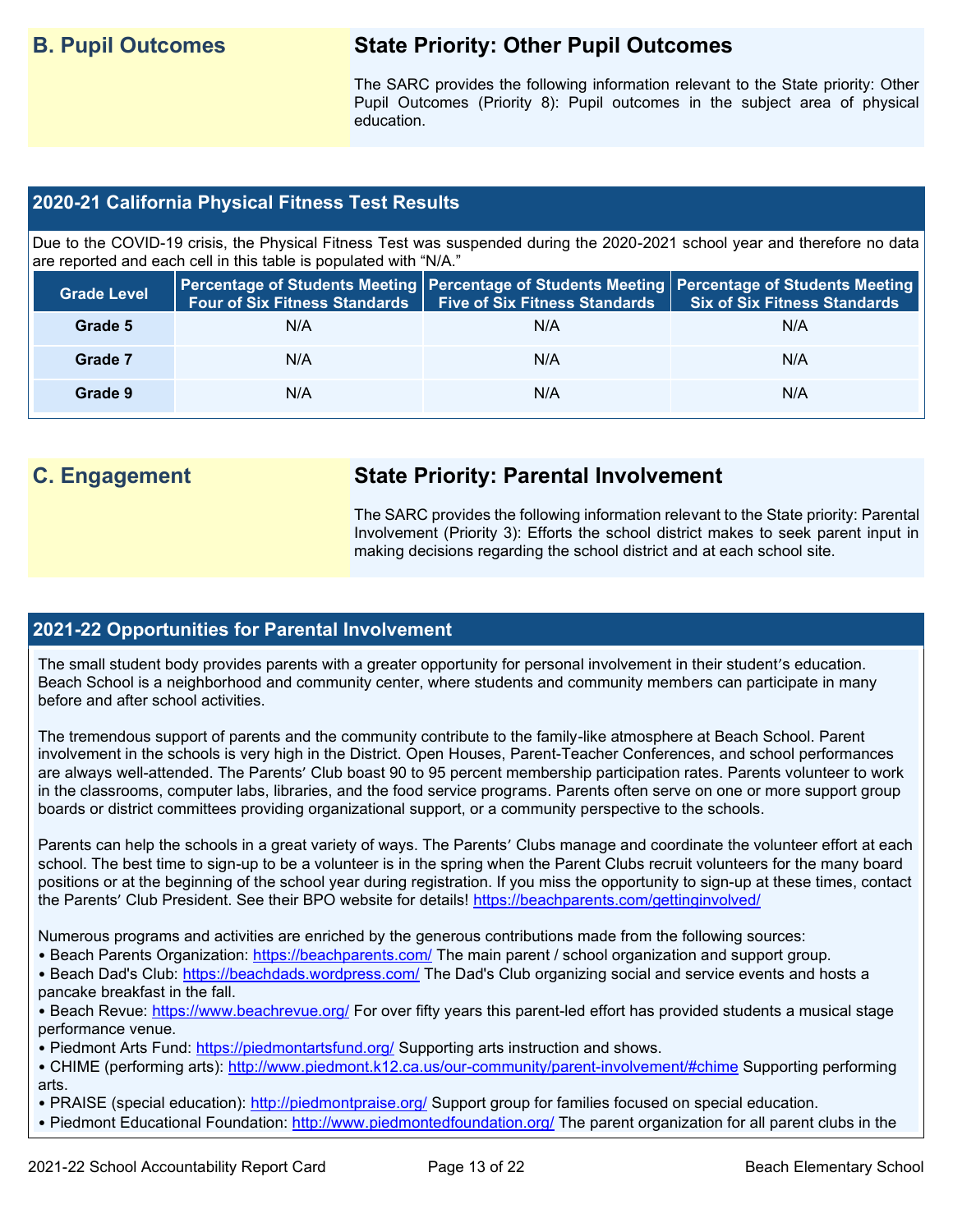## **2020-21 Chronic Absenteeism by Student Group**

| <b>Student Group</b>                                 | <b>Cumulative</b><br><b>Enrollment</b> | <b>Chronic</b><br><b>Absenteeism</b><br><b>Eligible Enrollment</b> | <b>Chronic</b><br><b>Absenteeism</b><br><b>Count</b> | <b>Chronic</b><br><b>Absenteeism</b><br><b>Rate</b> |
|------------------------------------------------------|----------------------------------------|--------------------------------------------------------------------|------------------------------------------------------|-----------------------------------------------------|
| <b>All Students</b>                                  | 277                                    | 276                                                                | 2                                                    | 0.7                                                 |
| <b>Female</b>                                        | 137                                    | 136                                                                | $\overline{2}$                                       | 1.5                                                 |
| <b>Male</b>                                          | 140                                    | 140                                                                | $\Omega$                                             | 0.0                                                 |
| American Indian or Alaska Native                     | $\Omega$                               | $\Omega$                                                           | 0                                                    | 0.0                                                 |
| <b>Asian</b>                                         | 41                                     | 41                                                                 | 1                                                    | 2.4                                                 |
| <b>Black or African American</b>                     | 6                                      | 6                                                                  | $\Omega$                                             | 0.0                                                 |
| <b>Filipino</b>                                      | 4                                      | $\overline{4}$                                                     | $\mathbf 0$                                          | 0.0                                                 |
| <b>Hispanic or Latino</b>                            | 31                                     | 31                                                                 | 0                                                    | 0.0                                                 |
| Native Hawaiian or Pacific Islander                  | $\Omega$                               | $\Omega$                                                           | $\Omega$                                             | 0.0                                                 |
| <b>Two or More Races</b>                             | 56                                     | 56                                                                 | $\Omega$                                             | 0.0                                                 |
| <b>White</b>                                         | 139                                    | 138                                                                | 1                                                    | 0.7                                                 |
| <b>English Learners</b>                              | 3                                      | 3                                                                  | $\Omega$                                             | 0.0                                                 |
| <b>Foster Youth</b>                                  | $\Omega$                               | $\mathbf 0$                                                        | 0                                                    | 0.0                                                 |
| <b>Homeless</b>                                      | $\Omega$                               | $\mathbf{0}$                                                       | $\Omega$                                             | 0.0                                                 |
| <b>Socioeconomically Disadvantaged</b>               | 12                                     | 12                                                                 | $\Omega$                                             | 0.0                                                 |
| <b>Students Receiving Migrant Education Services</b> | $\Omega$                               | $\Omega$                                                           | $\Omega$                                             | 0.0                                                 |
| <b>Students with Disabilities</b>                    | 42                                     | 42                                                                 | $\mathbf{0}$                                         | 0.0                                                 |

# **C. Engagement State Priority: School Climate**

The SARC provides the following information relevant to the State priority: School Climate (Priority 6):

- Pupil suspension rates;
- Pupil expulsion rates; and
- Other local measures on the sense of safety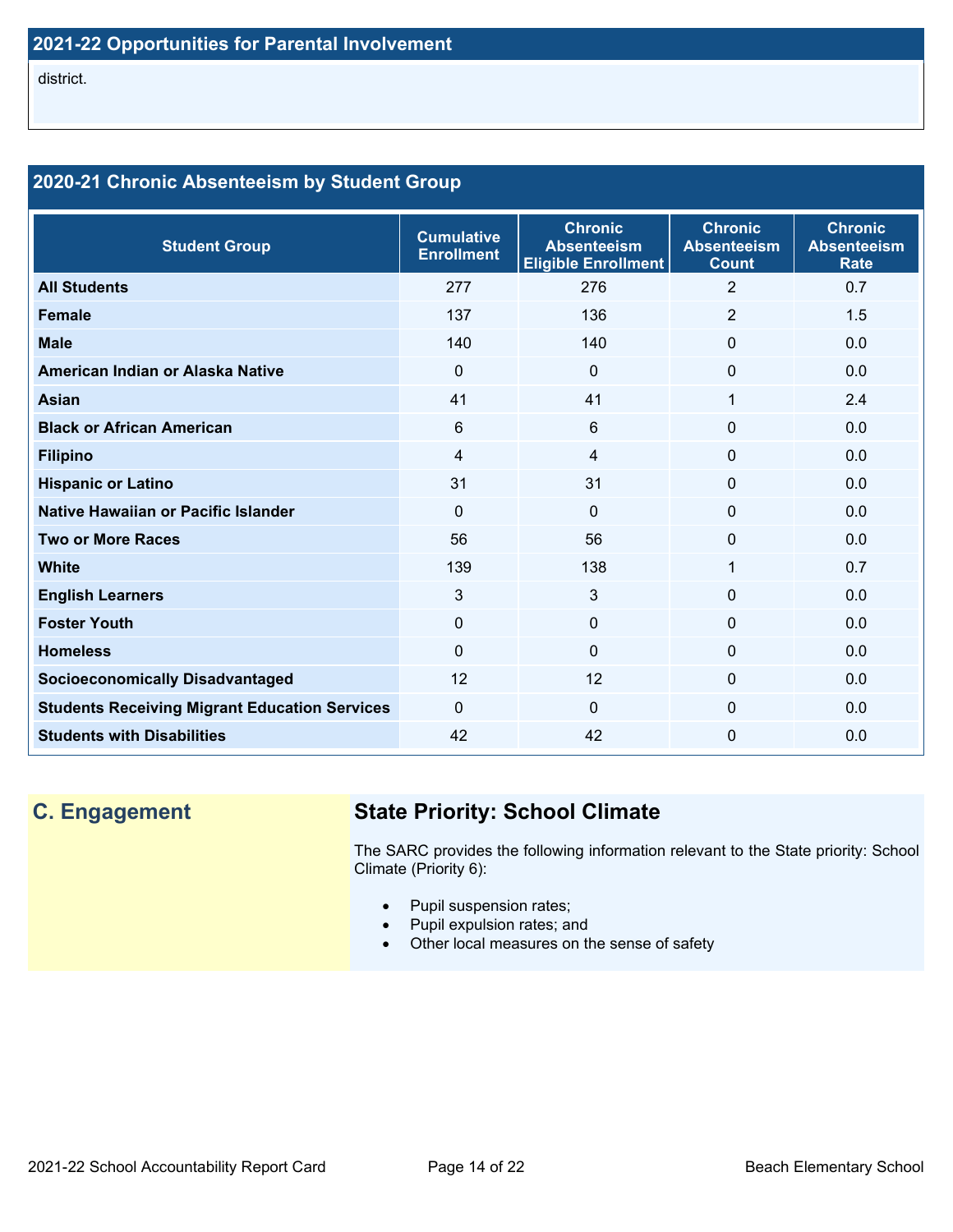#### **Suspensions and Expulsions**

This table displays suspensions and expulsions data collected between July through June, each full school year respectively. Data collected during the 2020-21 school year may not be comparable to earlier years of this collection due to differences in learning mode instruction in response to the COVID-19 pandemic.

| <b>Subject</b>     | <b>School</b><br>2018-19 | <b>School</b><br>2020-21 | <b>District</b><br>2018-19 | <b>District</b><br>2020-21 | <b>State</b><br>2018-19 | <b>State</b><br>2020-21 |
|--------------------|--------------------------|--------------------------|----------------------------|----------------------------|-------------------------|-------------------------|
| <b>Suspensions</b> | 0.00                     | 0.00                     | 0.68                       | 0.00                       | 3.47                    | 0.20                    |
| <b>Expulsions</b>  | 0.00                     | 0.00                     | 0.00                       | 0.00                       | 0.08                    | 0.00                    |

This table displays suspensions and expulsions data collected between July through February, partial school year due to the COVID-19 pandemic. The 2019-2020 suspensions and expulsions rate data are not comparable to other year data because the 2019-2020 school year is a partial school year due to the COVID-19 crisis. As such, it would be inappropriate to make any comparisons in rates of suspensions and expulsions in the 2019-2020 school year compared to other school years.

| <b>Subject</b>     | <b>School</b><br>2019-20 | <b>District</b><br>2019-20 | <b>State</b><br>2019-20 |
|--------------------|--------------------------|----------------------------|-------------------------|
| <b>Suspensions</b> | 0.00                     | 0.23                       | 2.45                    |
| <b>Expulsions</b>  | 0.00                     | 0.00                       | 0.05                    |

#### **2020-21 Suspensions and Expulsions by Student Group**

| <b>Student Group</b>                                 | <b>Suspensions Rate</b> | <b>Expulsions Rate</b> |
|------------------------------------------------------|-------------------------|------------------------|
| <b>All Students</b>                                  | 0.00                    | 0.00                   |
| <b>Female</b>                                        | 0.00                    | 0.00                   |
| <b>Male</b>                                          | 0.00                    | 0.00                   |
| American Indian or Alaska Native                     | 0.00                    | 0.00                   |
| <b>Asian</b>                                         | 0.00                    | 0.00                   |
| <b>Black or African American</b>                     | 0.00                    | 0.00                   |
| <b>Filipino</b>                                      | 0.00                    | 0.00                   |
| <b>Hispanic or Latino</b>                            | 0.00                    | 0.00                   |
| Native Hawaiian or Pacific Islander                  | 0.00                    | 0.00                   |
| <b>Two or More Races</b>                             | 0.00                    | 0.00                   |
| <b>White</b>                                         | 0.00                    | 0.00                   |
| <b>English Learners</b>                              | 0.00                    | 0.00                   |
| <b>Foster Youth</b>                                  | 0.00                    | 0.00                   |
| <b>Homeless</b>                                      | 0.00                    | 0.00                   |
| <b>Socioeconomically Disadvantaged</b>               | 0.00                    | 0.00                   |
| <b>Students Receiving Migrant Education Services</b> | 0.00                    | 0.00                   |
| <b>Students with Disabilities</b>                    | 0.00                    | 0.00                   |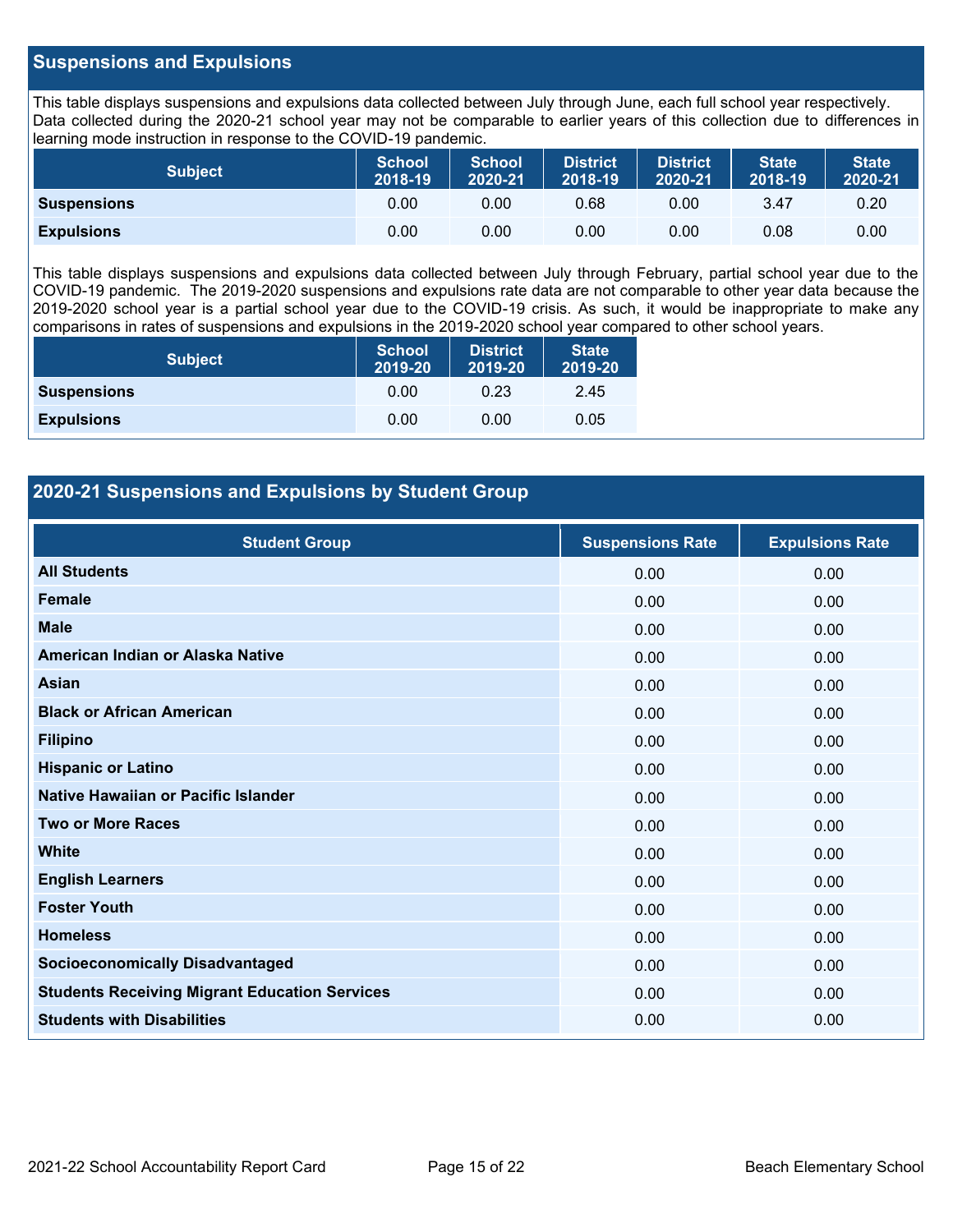#### **2021-22 School Safety Plan**

Safety of students and staff is a primary concern of Beach School. To ensure student safety, supervision is provided on campus at all times. Staff from the Piedmont Parks and Recreation Department's Schoolmates Program, located on the Beach School Campus, supervise students on campus after school. Students are supervised during recess and lunch by staff members. Visitors to the campus must register at the office prior to entering school grounds and a visitor's pass must be displayed at all times.

The Comprehensive School Site Safety Plan is reviewed and approved each year and revisions are shared with all staff members. Key elements of the Safety Plan include emergency procedures, codes of student behavior, and sexual harassment policies. The school is in compliance with all laws, rules and regulations pertaining to hazardous materials and state earthquake standards. The school's disaster preparedness plan includes steps for ensuring student and staff safety during a disaster. Disaster, fire, earthquake, shelter in place and lockdown drills are conducted on a regular basis.

# **D. Other SARC Information Information Required in the SARC**

The information in this section is required to be in the SARC but is not included in the state priorities for LCFF.

#### **2018-19 Elementary Average Class Size and Class Size Distribution**

This table displays the 2018-19 average class size and class size distribution. The columns titled "Number of Classes" indicates how many classes fall into each size category (a range of total students per class). The "Other" category is for multigrade level classes.

| <b>Grade Level</b> | <b>Average</b><br><b>Class Size</b> | <b>1-20 Students</b> | Number of Classes with   Number of Classes with   Number of Classes with<br>21-32 Students | 33+ Students |
|--------------------|-------------------------------------|----------------------|--------------------------------------------------------------------------------------------|--------------|
| K                  | 172                                 |                      |                                                                                            |              |
|                    | 21                                  |                      | っ                                                                                          |              |
|                    | 24                                  |                      | າ                                                                                          |              |
|                    | 24                                  |                      | ◠                                                                                          |              |
|                    | 17                                  |                      | ∩                                                                                          |              |
|                    | 94                                  |                      | ∩                                                                                          |              |
|                    |                                     |                      |                                                                                            |              |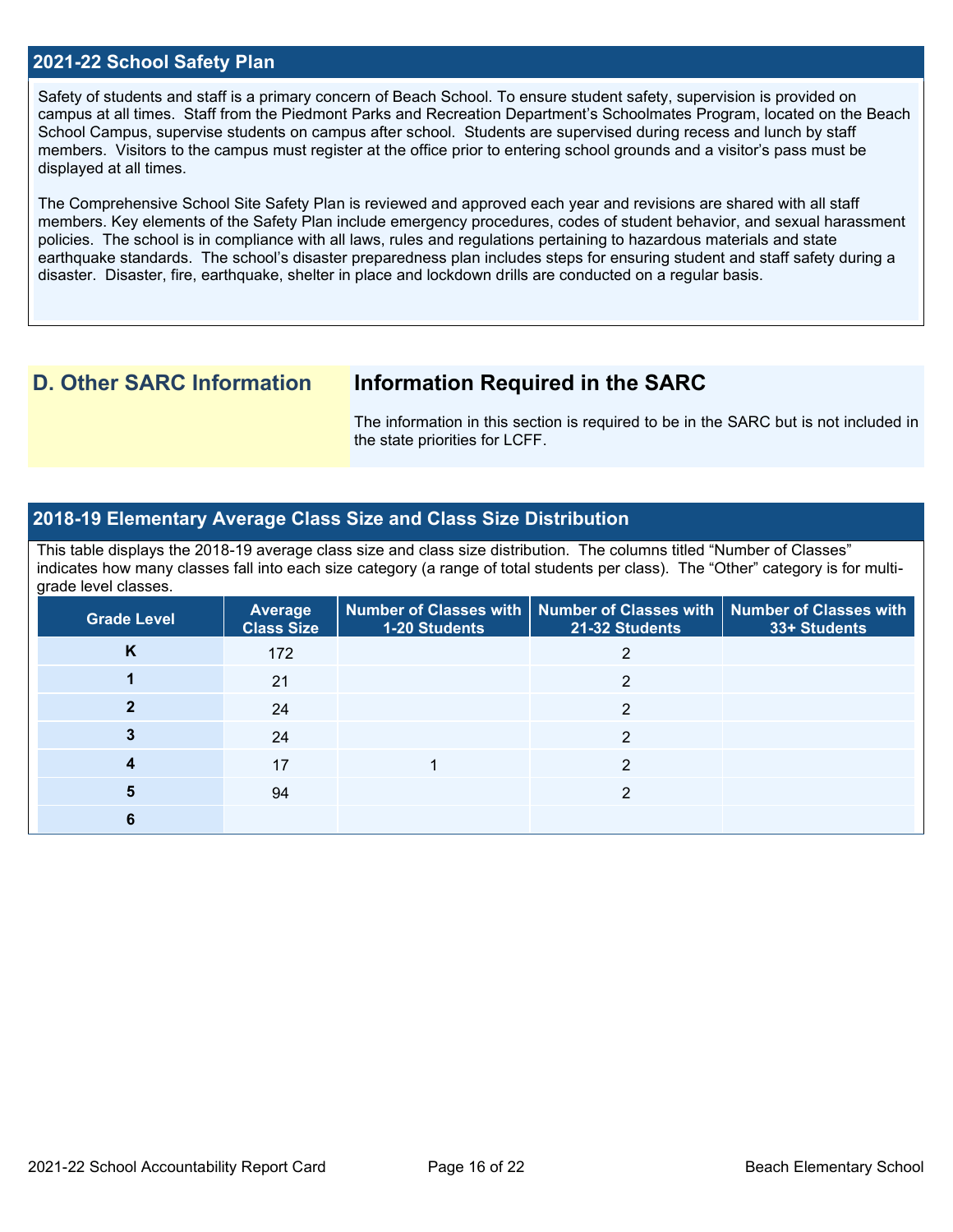#### **2019-20 Elementary Average Class Size and Class Size Distribution**

This table displays the 2019-20 average class size and class size distribution. The columns titled "Number of Classes" indicates how many classes fall into each size category (a range of total students per class). The "Other" category is for multi-grade level classes.

| <b>Grade Level</b> | Average<br><b>Class Size</b> | Number of Classes with<br>1-20 Students | <b>Number of Classes with</b><br>21-32 Students | <b>Number of Classes with</b><br>33+ Students |
|--------------------|------------------------------|-----------------------------------------|-------------------------------------------------|-----------------------------------------------|
| K                  | 19                           |                                         | 5                                               |                                               |
|                    | 22                           |                                         | 12                                              |                                               |
|                    | 22                           |                                         | 11                                              |                                               |
| 3                  | 25                           |                                         | 11                                              |                                               |
| 4                  | 24                           |                                         | 12                                              |                                               |
| 5                  | 23                           |                                         | 11                                              |                                               |
| 6                  |                              |                                         |                                                 |                                               |
| <b>Other</b>       | 17                           |                                         |                                                 |                                               |

#### **2020-21 Elementary Average Class Size and Class Size Distribution**

This table displays the 2020-21 average class size and class size distribution. The columns titled "Number of Classes" indicates how many classes fall into each size category (a range of total students per class). The "Other" category is for multi-grade level classes.

| <b>Grade Level</b> | <b>Average</b><br><b>Class Size</b> | 1-20 Students | Number of Classes with   Number of Classes with   Number of Classes with<br>21-32 Students | 33+ Students |
|--------------------|-------------------------------------|---------------|--------------------------------------------------------------------------------------------|--------------|
| K                  | 15                                  | 13            | 5                                                                                          |              |
|                    | 11                                  | 18            |                                                                                            |              |
|                    | 13                                  | 29            |                                                                                            |              |
|                    | 15                                  | 10            | 11                                                                                         |              |
|                    | 21                                  | 4             | 12                                                                                         |              |
| 5                  | 15                                  |               | 11                                                                                         |              |
|                    |                                     |               |                                                                                            |              |

#### **2020-21 Ratio of Pupils to Academic Counselor**

This table displays the ratio of pupils to Academic Counselor. One full time equivalent (FTE) equals one staff member working full time; one FTE could also represent two staff members who each work 50 percent of full time.

| <b>Title</b>                        | <b>Ratio</b> |
|-------------------------------------|--------------|
| <b>Pupils to Academic Counselor</b> | 660          |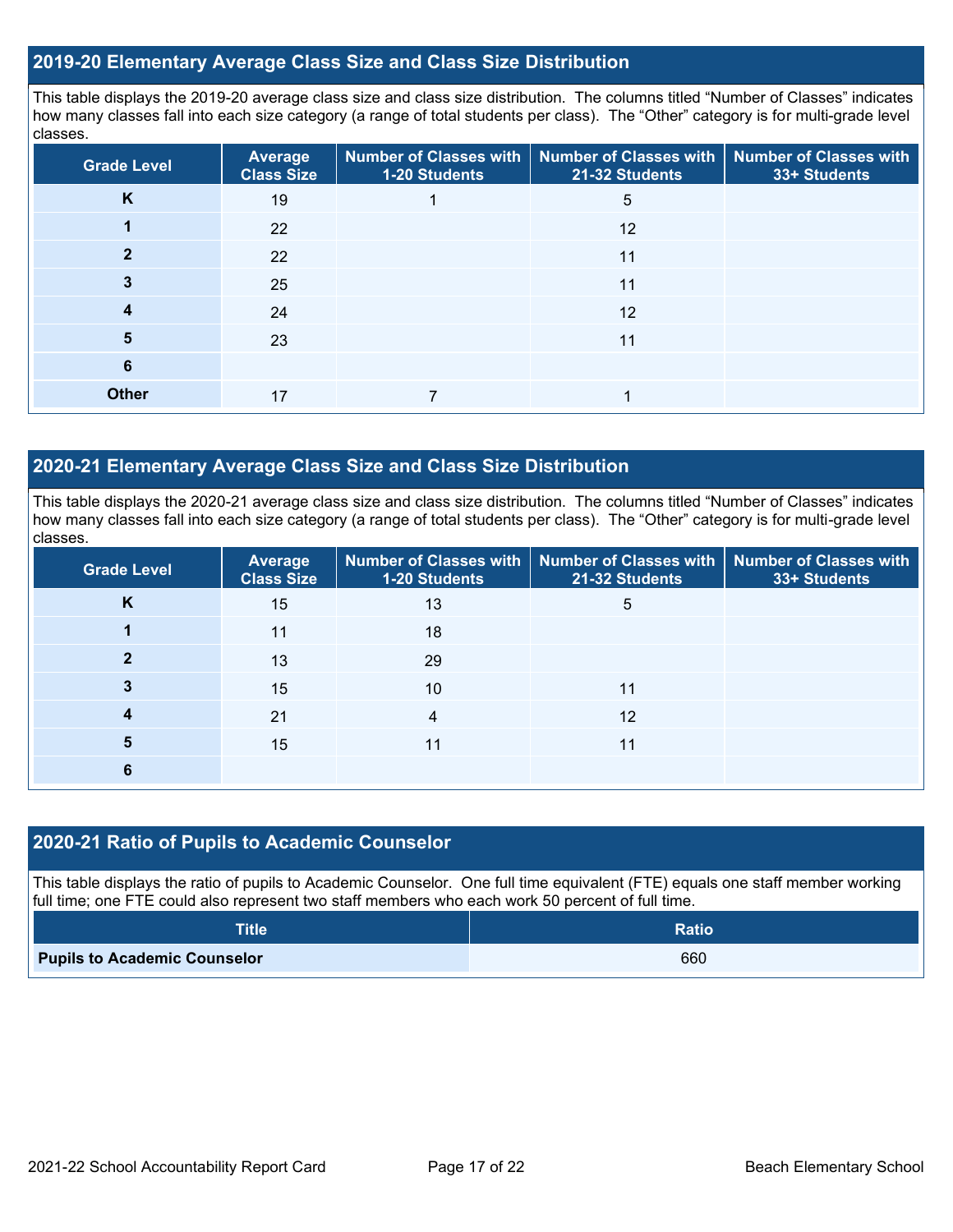#### **2020-21 Student Support Services Staff**

This table displays the number of FTE support staff assigned to this school. One full time equivalent (FTE) equals one staff member working full time; one FTE could also represent two staff members who each work 50 percent of full time.

| <b>Title</b>                                                         | <b>Number of FTE Assigned to School</b> |
|----------------------------------------------------------------------|-----------------------------------------|
| <b>Counselor (Academic, Social/Behavioral or Career Development)</b> | 0.4                                     |
| Library Media Teacher (Librarian)                                    | 0.6                                     |
| <b>Library Media Services Staff (Paraprofessional)</b>               | 0.6                                     |
| <b>Psychologist</b>                                                  | 0.6                                     |
| <b>Social Worker</b>                                                 | $\mathbf{0}$                            |
| <b>Speech/Language/Hearing Specialist</b>                            | $\mathbf{0}$                            |
| <b>Resource Specialist (non-teaching)</b>                            | $\mathbf{0}$                            |
| <b>Other</b>                                                         | 0.7                                     |

## **2019-20 Expenditures Per Pupil and School Site Teacher Salaries**

This table displays the 2019-20 expenditures per pupil and average teach salary for this school. Cells with N/A values do not require data.

| <b>Level</b>                                         | <b>Total</b><br><b>Expenditures</b><br><b>Per Pupil</b> | <b>Expenditures</b><br><b>Per Pupil</b><br>(Restricted) | <b>Expenditures</b><br><b>Per Pupil</b><br>(Unrestricted) | Average<br><b>Teacher</b><br><b>Salary</b> |
|------------------------------------------------------|---------------------------------------------------------|---------------------------------------------------------|-----------------------------------------------------------|--------------------------------------------|
| <b>School Site</b>                                   | 14.176                                                  | 3.541                                                   | 10.635                                                    | 85,352                                     |
| <b>District</b>                                      | N/A                                                     | N/A                                                     | 10.333                                                    | 91,257                                     |
| <b>Percent Difference - School Site and District</b> | N/A                                                     | N/A                                                     | 2.9                                                       | $-6.7$                                     |
| <b>State</b>                                         |                                                         |                                                         | \$8,444                                                   | \$77,042                                   |
| <b>Percent Difference - School Site and State</b>    | N/A                                                     | N/A                                                     | 23.0                                                      | 10.2                                       |

### **2020-21 Types of Services Funded**

Beach Elementary provides services for students with special needs through a comprehensive special education program. Expanded Learning Opportunity funds are being implemented this year to provide tutoring to address any learning gaps or inadequate preparation due to pandemic conditions.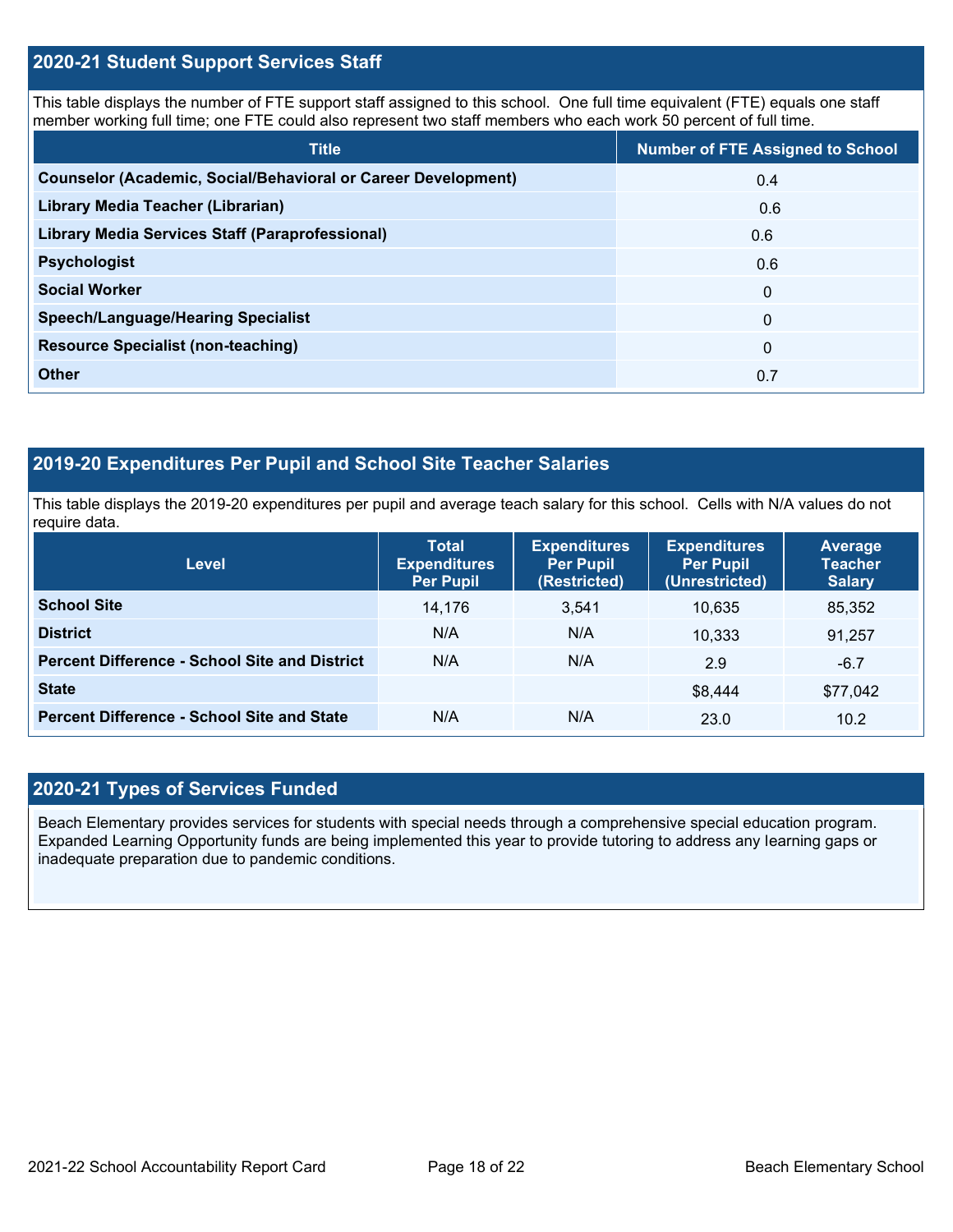#### **2019-20 Teacher and Administrative Salaries**

This table displays the 2019-20 Teacher and Administrative salaries. For detailed information on salaries, see the CDE Certification Salaries & Benefits web page at [http://www.cde.ca.gov/ds/fd/cs/.](http://www.cde.ca.gov/ds/fd/cs/)

| Category                                             | <b>District</b><br><b>Amount</b> | <b>State Average</b><br>for Districts<br>in Same Category |
|------------------------------------------------------|----------------------------------|-----------------------------------------------------------|
| <b>Beginning Teacher Salary</b>                      |                                  | \$48,119                                                  |
| <b>Mid-Range Teacher Salary</b>                      |                                  | \$74,665                                                  |
| <b>Highest Teacher Salary</b>                        |                                  | \$98,160                                                  |
| <b>Average Principal Salary (Elementary)</b>         |                                  | \$118,542                                                 |
| <b>Average Principal Salary (Middle)</b>             |                                  | \$125,068                                                 |
| <b>Average Principal Salary (High)</b>               |                                  | \$133,516                                                 |
| <b>Superintendent Salary</b>                         |                                  | \$194,199                                                 |
| <b>Percent of Budget for Teacher Salaries</b>        | 34%                              | 31%                                                       |
| <b>Percent of Budget for Administrative Salaries</b> | 5%                               | 6%                                                        |

#### **Professional Development**

PUSD staff members build their knowledge of curriculum and their repertoire of instructional strategies by participating in various types of professional learning: local and national conferences, on and off-site workshops, coaching cycles, and as members of professional learning communities. PUSD has instituted a flexible professional development program, which allows all certificated staff to select the professional learning topic and structure that best fit their learning needs. This full day of professional development is personalized to the needs and focus of the individual. Some examples of professional development selected by tri-school elementary teachers are as follows: response to intervention, differentiated math instruction, teaching reading in small groups, integrated learning, and social emotional learning. For 2020-21 distance learning techniques were a special focus.

New teachers participate in a full day professional development orientation and are assigned a mentor as part of the Teacher Induction Program (TIP) or may participate with Teachers Engaged in Active Mentoring (TEAM). Tenured teachers can also participate in coaching by participating in Teachers Engaged in Active Mentoring (TEAM).

Due to the unique impact of moving to distance learning with COVID-19 shelter in place orders, partial day professional development opportunities were scheduled to support staff in instructional strategies and technology use beginning in March 2020 and additional PD days were added to the beginning of the 2020-21 school year. All PD that year is focused on the following areas: distance learning, anti-racism and social justice teaching practices, updating practices on reading instruction.

Professional Development during the 2021-2022 school year has addressed equity and inclusion goals defined in the district Local Control Accountability Plan (LCAP), student social emotional learning and MTSS. Curricular adoptions also featured professional learning for teachers as part of implementation.

This table displays the number of school days dedicated to staff development and continuous improvement.

| ′ Subiect ⊥                                                                     |      | 2019-20   2020-21   2021-22 |  |
|---------------------------------------------------------------------------------|------|-----------------------------|--|
| Number of school days dedicated to Staff Development and Continuous Improvement | - 3- |                             |  |

# **Piedmont City Unified School District 2020-21 Local Accountability Report Card (LARC) Addendum**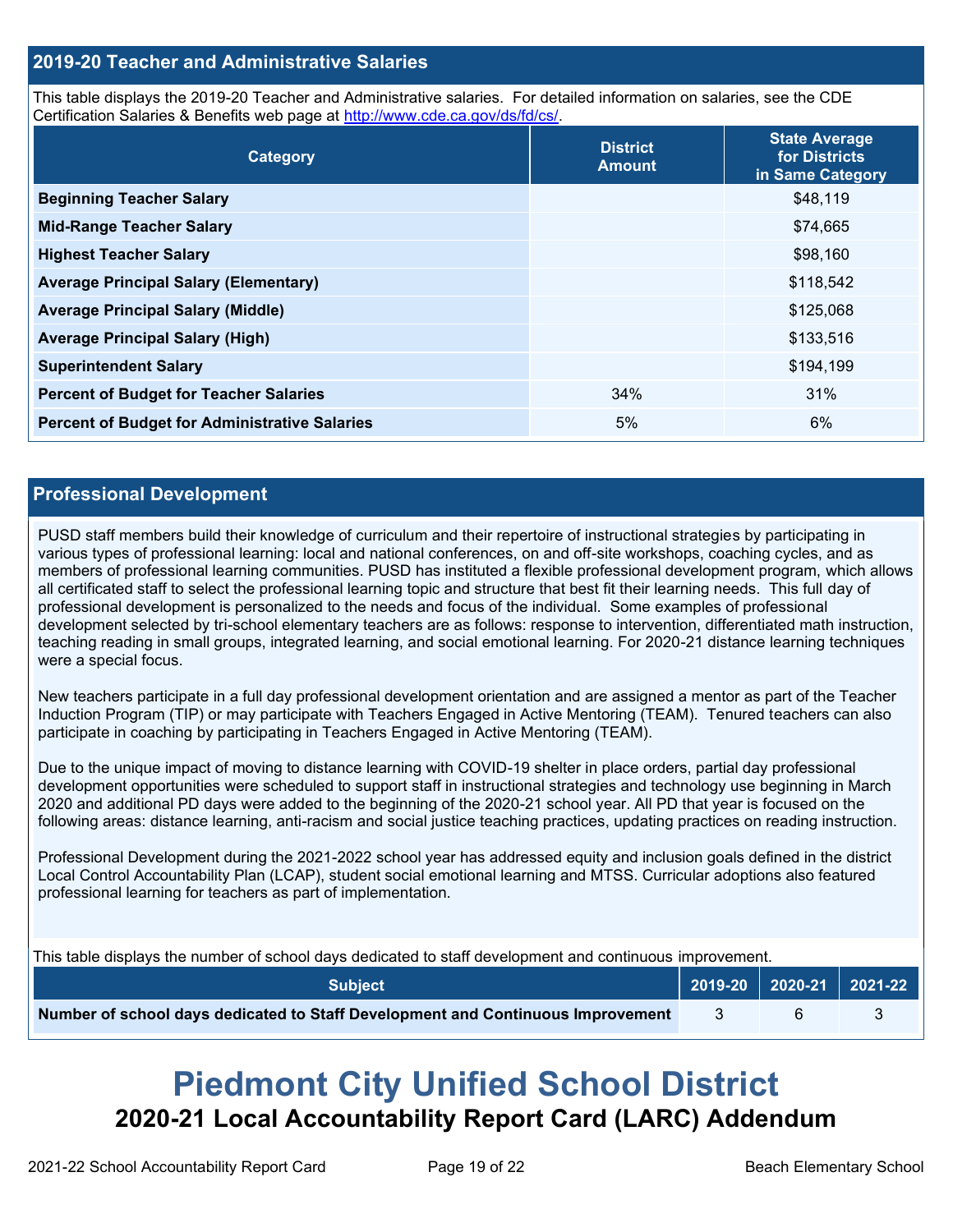# **Local Accountability Report Card (LARC) Addendum**

**2020-21 Local Accountability Report Card (LARC) Addendum Overview**



On July 14, 2021, the California State Board of Education (SBE) determined that the California Department of Education (CDE) will use the SARC as the mechanism to conduct a one-time data collection of the LEA-level aggregate test results of all school's local assessments administered during the 2020–2021 school year in order to meet the federal Every Students Succeeds Act (ESSA) reporting requirement for the Local Educational Agency Accountability Report Cards (LARCs).

Each local educational agency (LEA) is responsible for preparing and posting their annual LARC in accordance with the federal ESSA. As a courtesy, the CDE prepares and posts the LARCs on behalf of all LEAs.

Only for the 2020–2021 school year and the 2020–2021 LARCs, LEAs are required to report their aggregate local assessments test results at the LEA-level to the CDE by populating the tables below via the SARC. These data will be used to meet the LEAs' federal requirement for their LARCs. Note that it is the responsibility of the school and LEA to ensure that all student privacy and suppression rules are in place when reporting data in Tables 3 and 4 in the Addendum, as applicable.

The tables below are not part of the SBE approved 2020–2021 SARC template but rather are the mechanism by which these required data will be collected from LEAs.

For purposes of the LARC and the following tables, an LEA is defined as a school district, a county office of education, or a direct funded charter school.

| <b>2021-22 District Contact Information</b> |                                              |  |  |  |
|---------------------------------------------|----------------------------------------------|--|--|--|
| <b>District Name</b>                        | <b>Piedmont City Unified School District</b> |  |  |  |
| <b>Phone Number</b>                         | $(510) 594 - 2600$                           |  |  |  |
| Superintendent                              | Randall Booker                               |  |  |  |
| <b>Email Address</b>                        | rbooker@piedmont.k12.ca.us                   |  |  |  |
| <b>District Website Address</b>             | http://www.piedmont.k12.ca.us/               |  |  |  |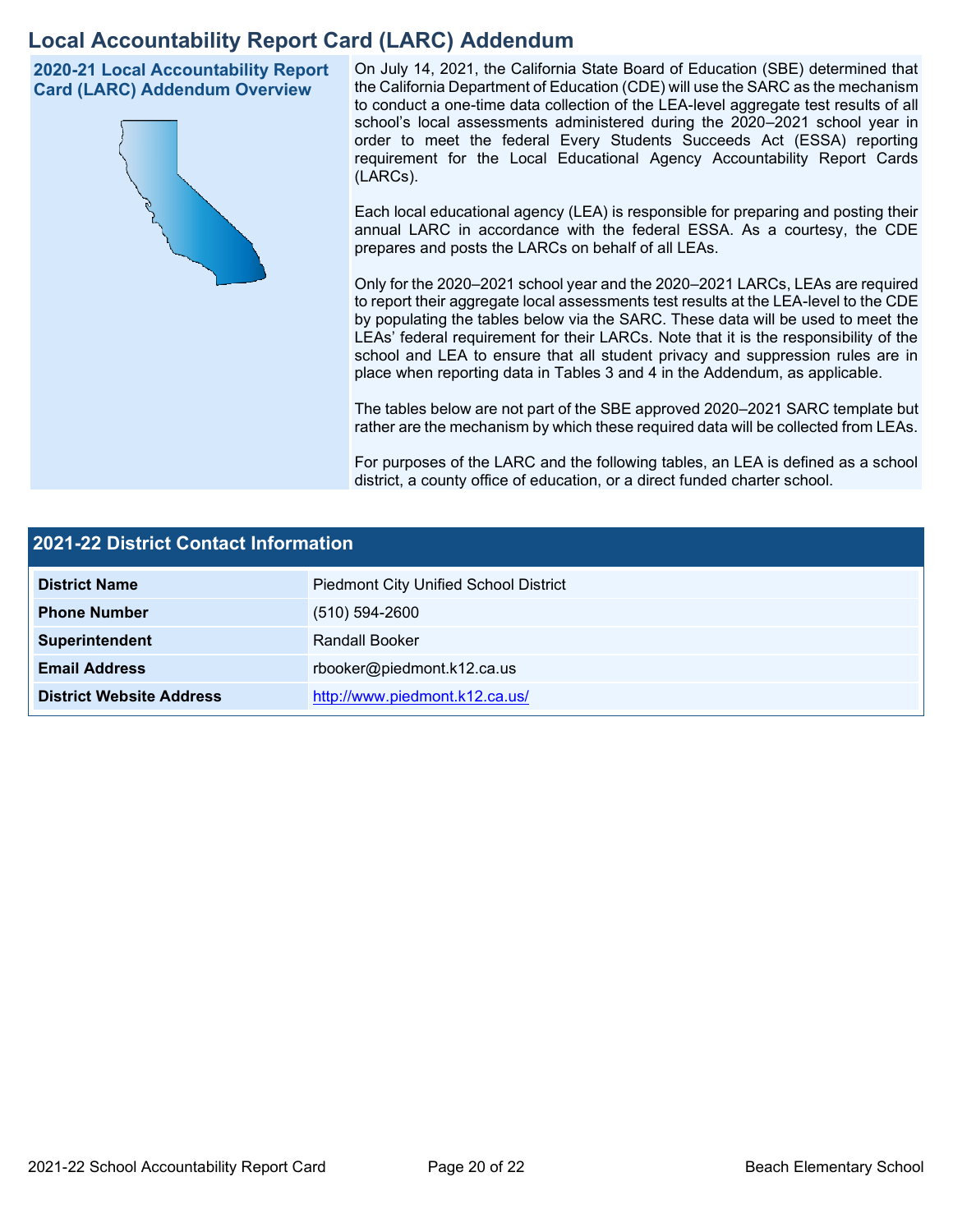### **2020-21 CAASPP Test Results in ELA by Student Group**

This table displays CAASPP test results in ELA by student group for students grades three through eight and grade eleven taking and completing a state-administered assessment. The CDE will populate this table for schools in cases where the school administered the CAASPP assessment. In cases where the school administered a local assessment instead of CAASPP, the CDE will populate this table with "NT" values, meaning this school did not test students using the CAASPP. See the local assessment(s) table for more information.

| <b>CAASPP</b><br><b>Total</b><br><b>Enrollment</b> | <b>CAASPP</b><br><b>Number</b><br><b>Tested</b> | <b>CAASPP</b><br><b>Percent</b><br><b>Tested</b> | <b>CAASPP</b><br><b>Percent</b><br><b>Not Tested</b> | <b>CAASPP</b><br><b>Percent</b><br><b>Met or</b><br><b>Exceeded</b> |
|----------------------------------------------------|-------------------------------------------------|--------------------------------------------------|------------------------------------------------------|---------------------------------------------------------------------|
| 1334                                               | 1171                                            | 87.78                                            | 12.22                                                | 84.88                                                               |
| 628                                                | 550                                             | 87.58                                            | 12.42                                                | 87.09                                                               |
| 706                                                | 621                                             | 87.96                                            | 12.04                                                | 82.93                                                               |
| $\mathbf 0$                                        | $\mathbf 0$                                     | $\mathbf 0$                                      | $\mathbf 0$                                          | $\mathbf 0$                                                         |
| 184                                                | 175                                             | 95.11                                            | 4.89                                                 | 89.71                                                               |
| 16                                                 | 13                                              | 81.25                                            | 18.75                                                | 53.85                                                               |
| --                                                 | $\overline{\phantom{m}}$                        |                                                  | --                                                   |                                                                     |
| 126                                                | 115                                             | 91.27                                            | 8.73                                                 | 73.04                                                               |
| $\Omega$                                           | $\mathbf 0$                                     | 0                                                | $\overline{0}$                                       | $\mathbf 0$                                                         |
| 267                                                | 241                                             | 90.26                                            | 9.74                                                 | 86.72                                                               |
| 738                                                | 624                                             | 84.55                                            | 15.45                                                | 85.74                                                               |
| --                                                 | $\overline{\phantom{m}}$                        | --                                               |                                                      |                                                                     |
| $\Omega$                                           | $\mathbf 0$                                     | $\mathbf{0}$                                     | $\Omega$                                             | 0                                                                   |
| --                                                 | $\overline{\phantom{m}}$                        | --                                               | $\overline{\phantom{a}}$                             | --                                                                  |
| 0                                                  | $\pmb{0}$                                       | 0                                                | 0                                                    | 0                                                                   |
| 18                                                 | 14                                              | 77.78                                            | 22.22                                                | 28.57                                                               |
| $\Omega$                                           | $\mathbf 0$                                     | 0                                                | $\mathbf 0$                                          | $\mathbf 0$                                                         |
| 201                                                | 157                                             | 78.11                                            | 21.89                                                | 56.05                                                               |
|                                                    |                                                 |                                                  |                                                      |                                                                     |